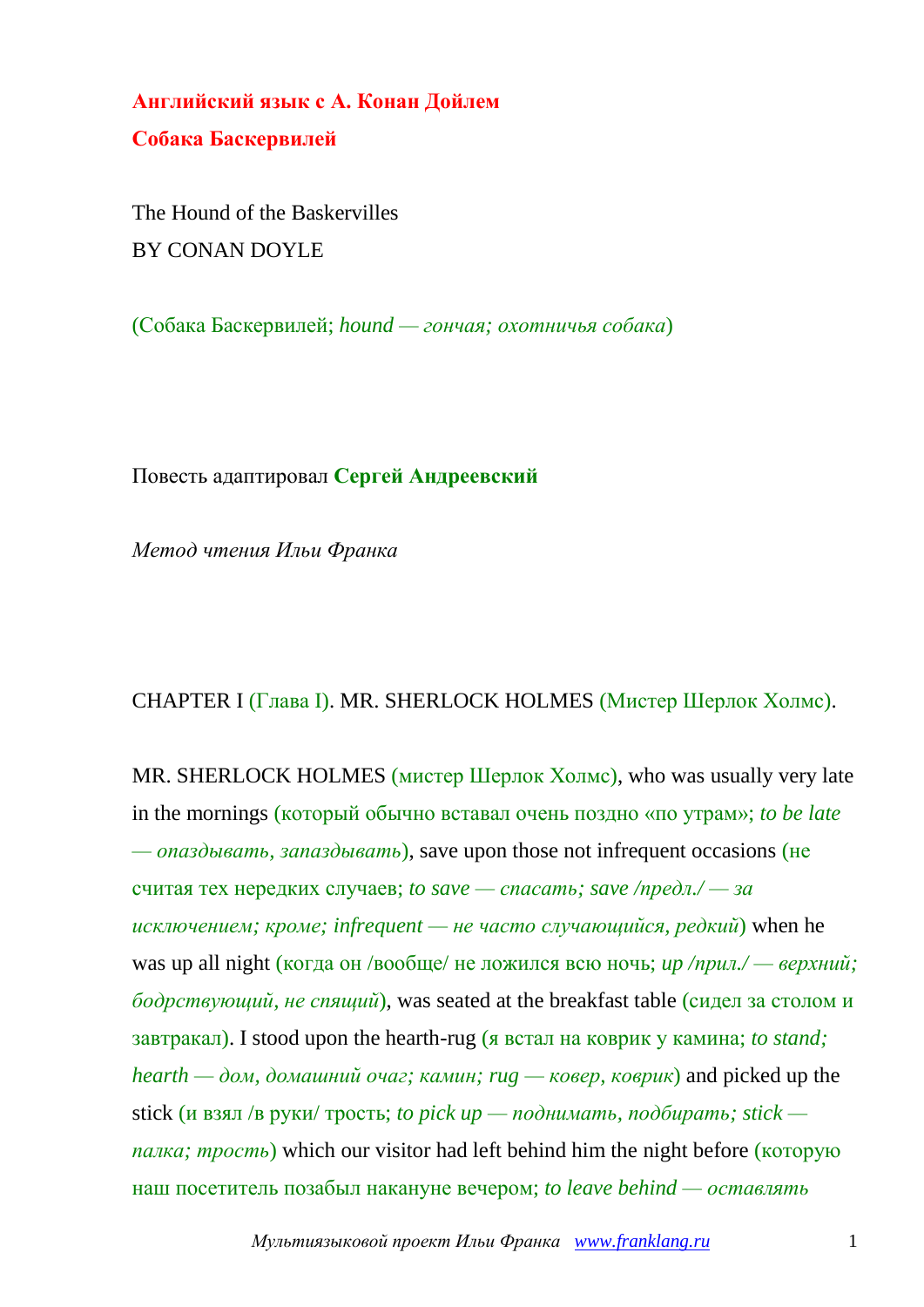*после себя; забывать; before — перед; раньше*). It was a fine, thick piece of wood, bulbous-headed (то была превосходная толстая деревянная трость с набалдашником; *piece — кусок; отдельный предмет; bulbous напоминающий луковицу; bulb — луковица; head — голова; верхушка, верхняя часть*), of the sort which is known as a "Penang lawyer" (из тех, что известны как "закон Пенанга"; *sort — вид, сорт, тип; Penang — государство, расположенное на Малазийском полуострове, бывшая британская колония; lawyer — юрист; адвокат, защитник*). Just under the head was a broad silver band (прямо под набалдашником было широкое серебряное кольцо; *band лента, повязка; обод*), nearly an inch across (примерно в дюйм шириной; *across — поперек; в ширину*). "To James Mortimer, M.R.C.S. (Джеймсу Мортимеру, M.R.C.S.), from his friends of the C.C.H. (от его друзей по C.C.H.)," was engraved upon it, with the date "1884" (было выгравировано на нем, и дата: "1884"). It was just such a stick (то была такая трость) as the oldfashioned family practitioner used to carry (какие обычно носили пожилые семейные врачи; *old-fashioned — устаревший; старомодный; practitioner практик, профессионал /в частности практикующий врач, юрист/*) dignified, solid, and reassuring  $($ солидная, крепкая, убедительная = увесистая; *dignified — обладающий чувством собственного достоинства; to reassure заверять, уверять, убеждать; успокаивать*).

usually  $\lceil$ 'ju: $\frac{1}{3}$ vəli, 'ju: $\frac{1}{3}$ (ə)li], hearth  $\lceil$ ha: $\theta$ ], lawyer  $\lceil$ 'l $\frac{1}{3}$ :jə]

MR. SHERLOCK HOLMES, who was usually very late in the mornings, save upon those not infrequent occasions when he was up all night, was seated at the breakfast table. I stood upon the hearth-rug and picked up the stick which our visitor had left behind him the night before. It was a fine, thick piece of wood, bulbous-headed, of the sort which is known as a "Penang lawyer." Just under the head was a broad silver band, nearly an inch across. "To James Mortimer, M.R.C.S., from his friends of the C.C.H.," was engraved upon it, with the date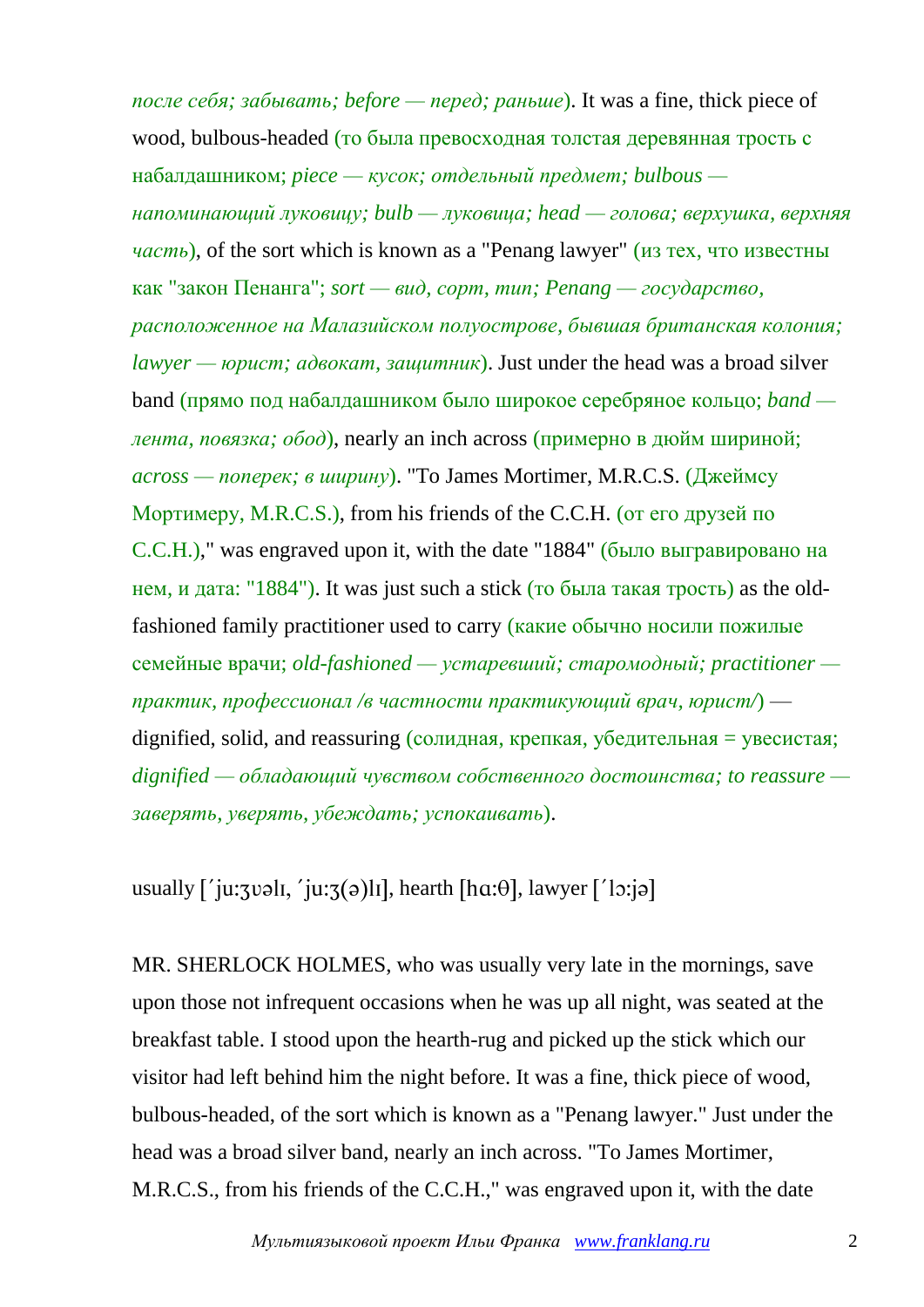"1884." It was just such a stick as the old-fashioned family practitioner used to carry — dignified, solid, and reassuring.

"Well, Watson, what do you make of it (итак, Ватсон, что вы о ней думаете; *to make of — понимать*)?"

Holmes was sitting with his back to me (Холмс сидел ко мне спиной), and I had given him no sign of my occupation (и не мог видеть, чем я занимаюсь: «и я не подавал ему признаков своего занятия»).

"How did you know what I was doing (как вы узнали, что я делал)? I believe you have eyes in the back of your head (мне кажется, у вас глаза на затылке; *to believe — верить; думать, полагать*)."

"I have, at least, a well-polished silver-plated coffee-pot in front of me  $(\text{no})$ крайней мере, передо мной /стоит/ хорошо отполированный серебряный кофейник; *plated — покрытый тонким слоем /золота, серебра/*)," said he (сказал он). "But, tell me, Watson (но скажите мне, Ватсон), what do you make of our visitor's stick (что вы думаете о трости нашего посетителя)? Since we have been so unfortunate as to miss him (поскольку мы были столь неудачливы, что упустили/прозевали его; *since — с тех пор; так как*) and have no notion of his errand (и /теперь/ понятия не имеем о /цели/ его визита; *errand поручение; командировка*), this accidental souvenir becomes of importance (этот случайный сувенир становится важным). Let me hear (позвольте мне послушать = я хочу услышать) you reconstruct the man (/как/ вы воссоздадите  $\alpha$ браз/ человека = хозяина трости) by an examination of it (исследовав ее). "I think," said I (полагаю, — сказал я; *to think — думать; считать, полагать*), following as far as I could the methods of my companion (следуя, насколько в моих силах: «насколько я мог», методам моего товарища), "that Dr. Mortimer is a successful elderly medical man (этот доктор Мортимер — преуспевающий пожилой врач), well-esteemed (/пользующийся/ уважением; *to esteem высоко ценить; уважать*), since those who know him (поскольку те, кто его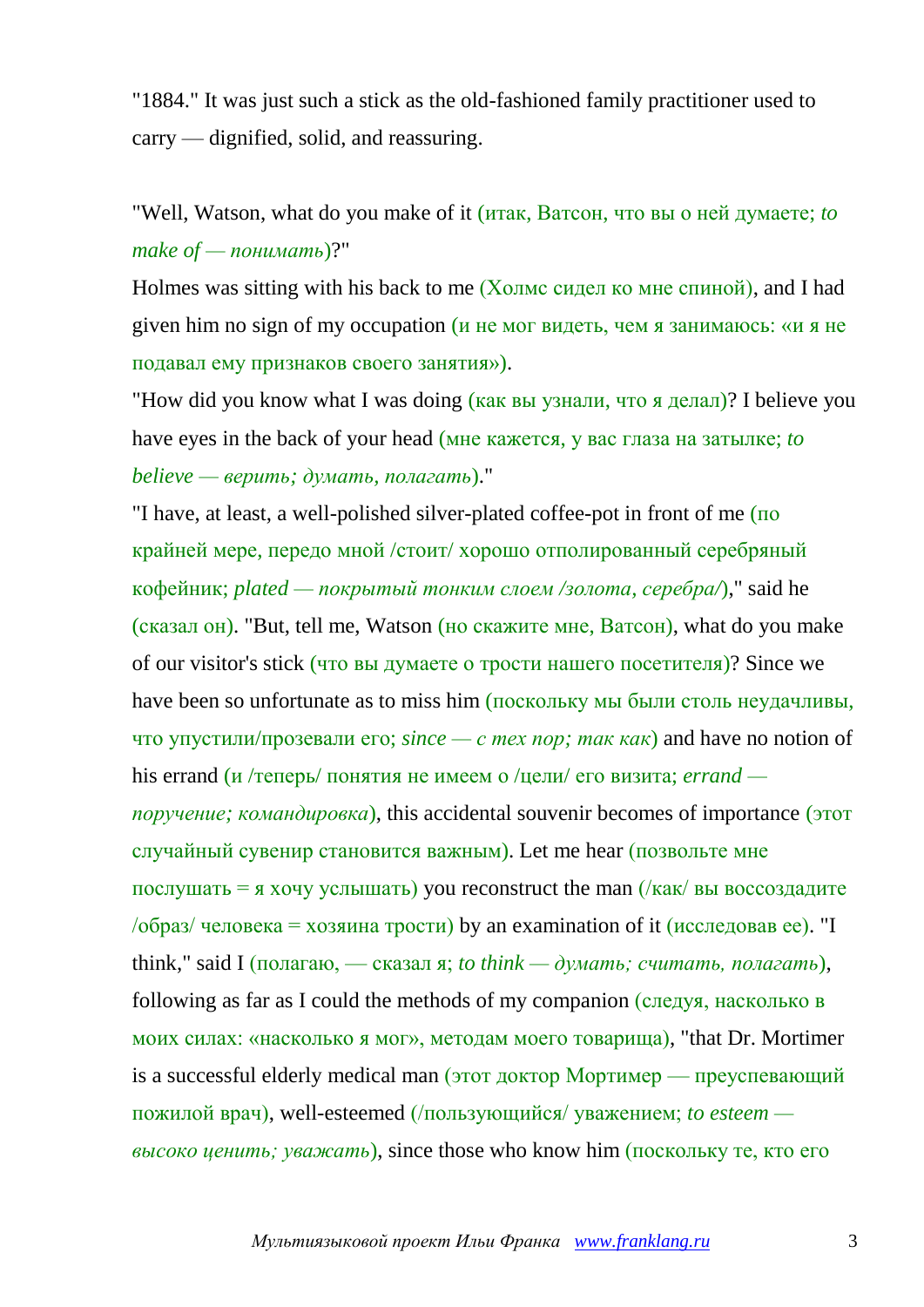знает) give him this mark of their appreciation (вручили ему это в знак своей признательности)."

sign [sain], eye [ai], successful [sək'sesf(ə) $l$ ]]

"Well, Watson, what do you make of it?"

Holmes was sitting with his back to me, and I had given him no sign of my occupation.

"How did you know what I was doing? I believe you have eyes in the back of your head."

"I have, at least, a well-polished silver-plated coffee-pot in front of me," said he. "But, tell me, Watson, what do you make of our visitor's stick? Since we have been so unfortunate as to miss him and have no notion of his errand, this accidental souvenir becomes of importance. Let me hear you reconstruct the man by an examination of it. "I think," said I, following as far as I could the methods of my companion, "that Dr. Mortimer is a successful elderly medical man, well-esteemed, since those who know him give him this mark of their appreciation."

"Good!" said Holmes. "Excellent (хорошо, — сказал Холмс, — превосходно)!" "I think also that the probability is in favour of his being a country practitioner  $(\kappa)$ тому же я думаю, есть вероятность «в пользу того», что он сельский врач; *in favour of — в пользу; country — страна; сельская местность*) who does a great deal of his visiting on foot (которому приходится много ходить: «который делает много визитов» пешком)."

"Why so (почему так)?"

"Because this stick, though originally a very handsome one (потому что эта трость, изначально очень недурная; *handsome — красивый*), has been so knocked about (настолько сбита; *to knock about — бить, колотить*) that I can hardly imagine a town practitioner carrying it (что я едва ли могу себе представить городского врача, носящего ее). The thick iron ferrule is worn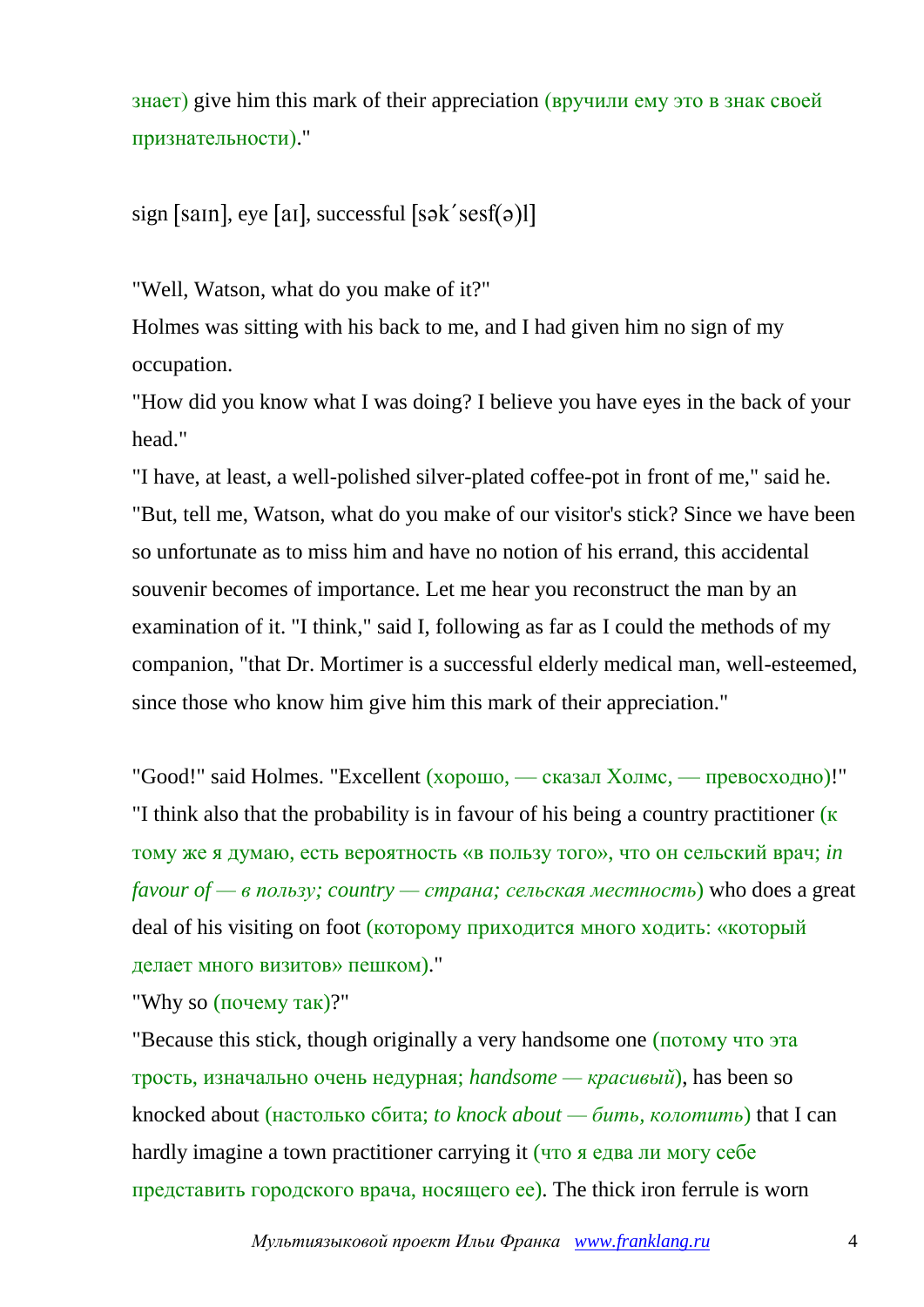down (толстый железный наконечник /совсем/ стерт; *to wear down стирать/ся/, изнашивать/ся/*), so it is evident (поэтому /совершенно/ очевидно) that he has done a great amount of walking with it (что он с ней исходил изрядно; *a great amount — большое, изрядное количество*)." "Perfectly sound (совершенно справедливо; *sound — здоровый, крепкий; здравый, логичный*)!" said Holmes.

"And then again, there is the 'friends of the C.C.H.' (и опять же /надпись/ "от друзей по C.C.H."). I should guess that to be the Something Hunt (я бы предположил, что это какое-то охотничье общество; *hunt — охота; группа охотников со сворой собак*), the local hunt (местное охотничье общество) to whose members he has possibly given some surgical assistance (членам которого он, возможно, оказал какую-то хирургическую помощь), and which has made him a small presentation in return (а те в ответ сделали ему небольшой подарок; *presentation — представление; дар, подношение*)."

favour ['feɪvə], surgical ['sə:dʒɪk(ə)l], presentation [ prezen'teɪʃ(ə)n]

"Good!" said Holmes. "Excellent!"

"I think also that the probability is in favour of his being a country practitioner who does a great deal of his visiting on foot."

"Why so?"

"Because this stick, though originally a very handsome one, has been so knocked about that I can hardly imagine a town practitioner carrying it. The thick iron ferrule is worn down, so it is evident that he has done a great amount of walking with it."

"Perfectly sound!" said Holmes.

"And then again, there is the 'friends of the C.C.H.' I should guess that to be the Something Hunt, the local hunt to whose members he has possibly given some surgical assistance, and which has made him a small presentation in return."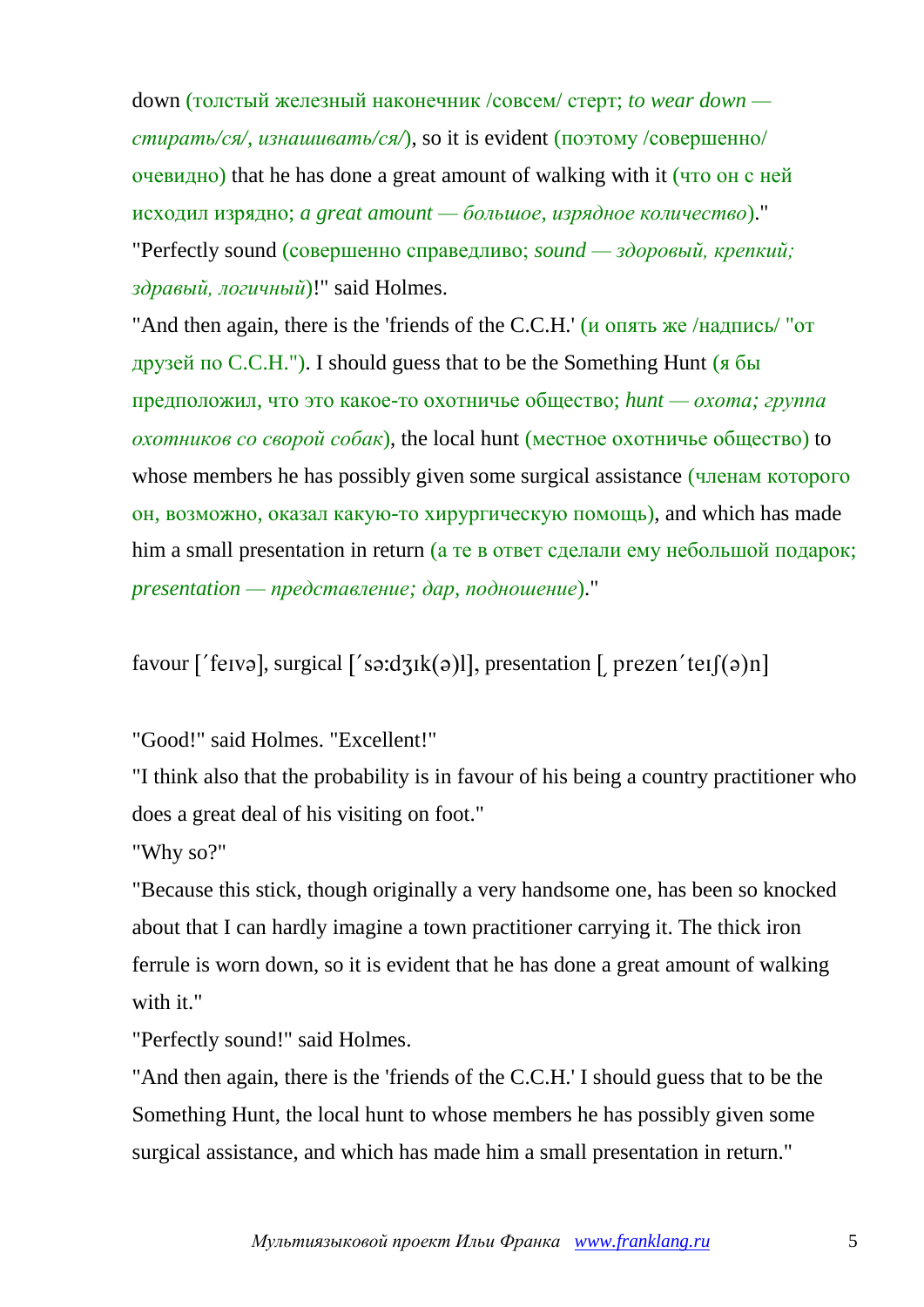"Really, Watson, you excel yourself (в самом деле, Ватсон, вы превзошли: «превосходите» самого себя)," said Holmes, pushing back his chair and lighting a cigarette (сказал Холмс, откидываясь на спинку стула и прикуривая папиросу; *to light — светить; зажигать*). "I am bound to say (должен отметить: «сказать»; *to be bound — быть обязанным*) that in all the accounts (что во всех отчетах = записках) which you have been so good as to give of my own small achievements (которые вы столь любезно посвятили моим «собственным» скромным достижениям; *to give — давать; посвящать /комулибо, чему-либо/*) you have habitually underrated your own abilities (вы обычно недооцениваете свои собственные возможности). It may be that you are not yourself luminous (может быть, вы сами и не светитесь; *luminous светящийся; ярко освещенный*), but you are a conductor of light (но вы проводник света). Some people without possessing genius (многие люди, не обладая гениальностью; *some — кое-кто, некоторые; многие; to possess владеть, обладать*) have a remarkable power of stimulating it (имеют замечательную способность вызывать ее /в других/; *power — сила; способность, возможность; to stimulate — возбуждать; поощрять*). I confess, my dear fellow (признаюсь, друг мой; *fellow — приятель, товарищ*), that I am very much in your debt (я в очень большом долгу /перед/ вами)."

### excel [Ik'sel], underrate [Andə'reit], conductor [kən'dʌktə]

"Really, Watson, you excel yourself," said Holmes, pushing back his chair and lighting a cigarette. "I am bound to say that in all the accounts which you have been so good as to give of my own small achievements you have habitually underrated your own abilities. It may be that you are not yourself luminous, but you are a conductor of light. Some people without possessing genius have a remarkable power of stimulating it. I confess, my dear fellow, that I am very much in your debt."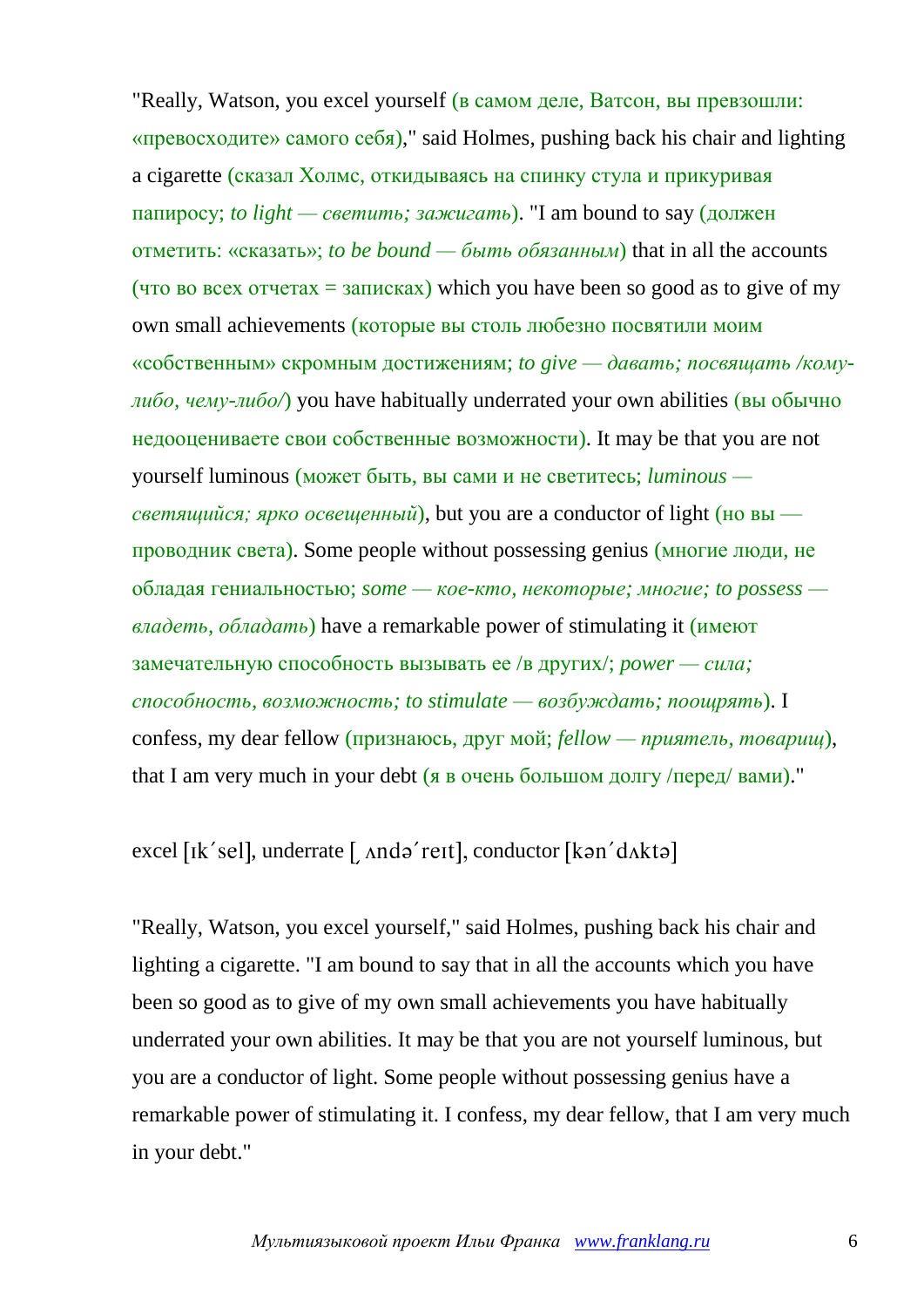He had never said as much before (прежде он никогда такого: «так много» не говорил), and I must admit that his words gave me keen pleasure (и я должен признать, «что» его слова доставили мне огромное удовольствие; *to give; keen — острый; имеющий то или иное свойство в высокой степени*), for I had often been piqued by his indifference to my admiration (поскольку меня часто огорчало его равнодушие к моему восхищению; *to pique — уязвлять; раздражать*) and to the attempts which I had made (и к попыткам, которые я предпринимал: «делал») to give publicity to his methods (/чтобы/ предать гласности его методы). I was proud too to think (также я был горд от мысли; *to*   $t\hbar i\hbar k - \partial y_m a_m$  that I had so far mastered his system (что я настолько овладел его системой; *far — далеко; в значительной степени*) as to apply it in a way which earned his approval (что применил ее таким способом, который заслужил его одобрение; *way — путь; способ; to earn — зарабатывать; заслуживать*). He now took the stick from my hands (он тотчас взял трость у меня из рук: «из моих рук»; *to take*) and examined it for a few minutes with his naked eyes (и изучал ее в течение нескольких минут невооруженным глазом; *naked — голый; невооруженный /обходящийся без помощи какой-либо аппаратуры/*). Then with an expression of interest (затем с выражением интереса = заинтересовавшись) he laid down his cigarette (он отложил свою папиросу; *to lay — класть, положить*) and, carrying the cane to the window (и, поднеся трость к окну), he looked over it again with a convex lens (/принялся/ тщательно изучать ее снова /при помощи/ увеличительного стекла; *to look over — просматривать; тщательно изучать; convex lens — выпуклая линза*). "Interesting, though elementary (интересно, хотя и просто)," said he, as he returned to his favourite corner of the settee (сказал он, вернувшись в свой излюбленный угол дивана). "There are certainly one or two indications upon the stick (здесь на трости определенно есть одна или две подсказки). It gives us the basis for several deductions (это дает нам основу для некоторых умозаключений; *several — некоторые, несколько /но не много/*)."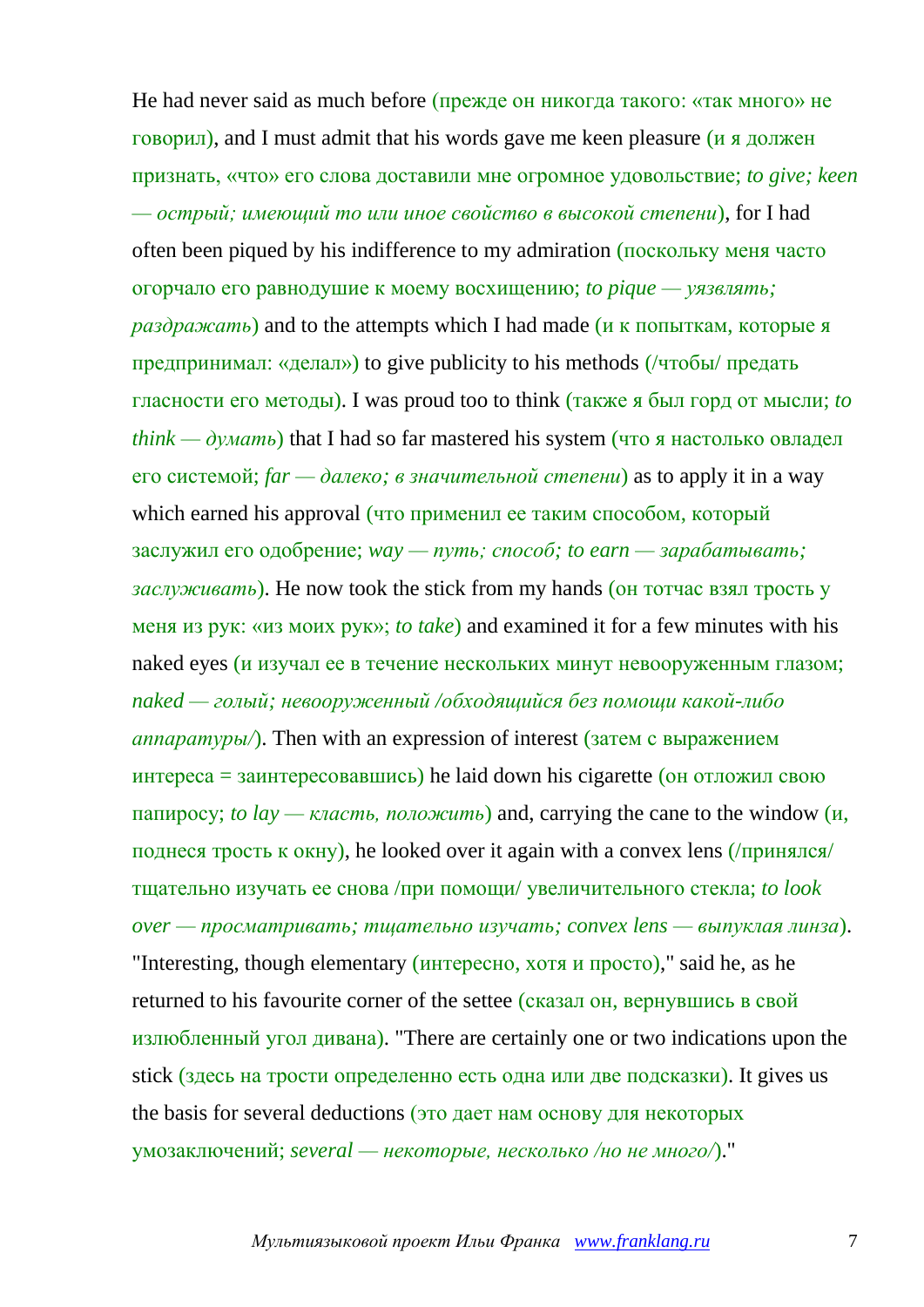# pleasure  $\lceil \text{ple} \cdot \text{pole} \rceil$ , publicity  $\lceil \text{pAb} \rceil$  is though  $\lceil \delta \text{pole} \rceil$

He had never said as much before, and I must admit that his words gave me keen pleasure, for I had often been piqued by his indifference to my admiration and to the attempts which I had made to give publicity to his methods. I was proud too to think that I had so far mastered his system as to apply it in a way which earned his approval. He now took the stick from my hands and examined it for a few minutes with his naked eyes. Then with an expression of interest he laid down his cigarette and, carrying the cane to the window, he looked over it again with a convex lens. "Interesting, though elementary," said he, as he returned to his favourite corner of the settee. "There are certainly one or two indications upon the stick. It gives us the basis for several deductions."

"Has anything escaped me (от меня что-то ускользнуло; *to escape — совершать побег; ускользать*)?" I asked, with some self-importance (спросил я несколько самодовольно; *self-importance — самомнение, чванство; importance важность*). "I trust that there is nothing of consequence (надеюсь, нет ничего важного; *to trust — верить, доверять; надеяться; consequence последствие; важность, значимость*) which I have overlooked (что бы я упустил; *to overlook — обозревать; не заметить, пропустить*)?" "I am afraid, my dear Watson (боюсь, мой дорогой Ватсон), that most of your conclusions were erroneous (что большинство ваших выводов были ошибочны). When I said that you stimulated me (когда я сказал, что вы стимулируете меня) I meant, to be frank (я, /если/ быть честным, имел в виду; *to mean*), that in noting your fallacies (что, обращая внимание на ваши промахи; *to note — замечать; обращать внимание; fallacy — обманчивая внешность; ошибка, заблуждение*) I was occasionally guided towards the truth (я порой находил истину; *to guide — вести, направлять; towards — к, по направлению*  $\kappa$ ). Not that you are entirely wrong in this instance (не то, что вы совсем не правы в данном случае; *instance — отдельный пример, случай*). The man is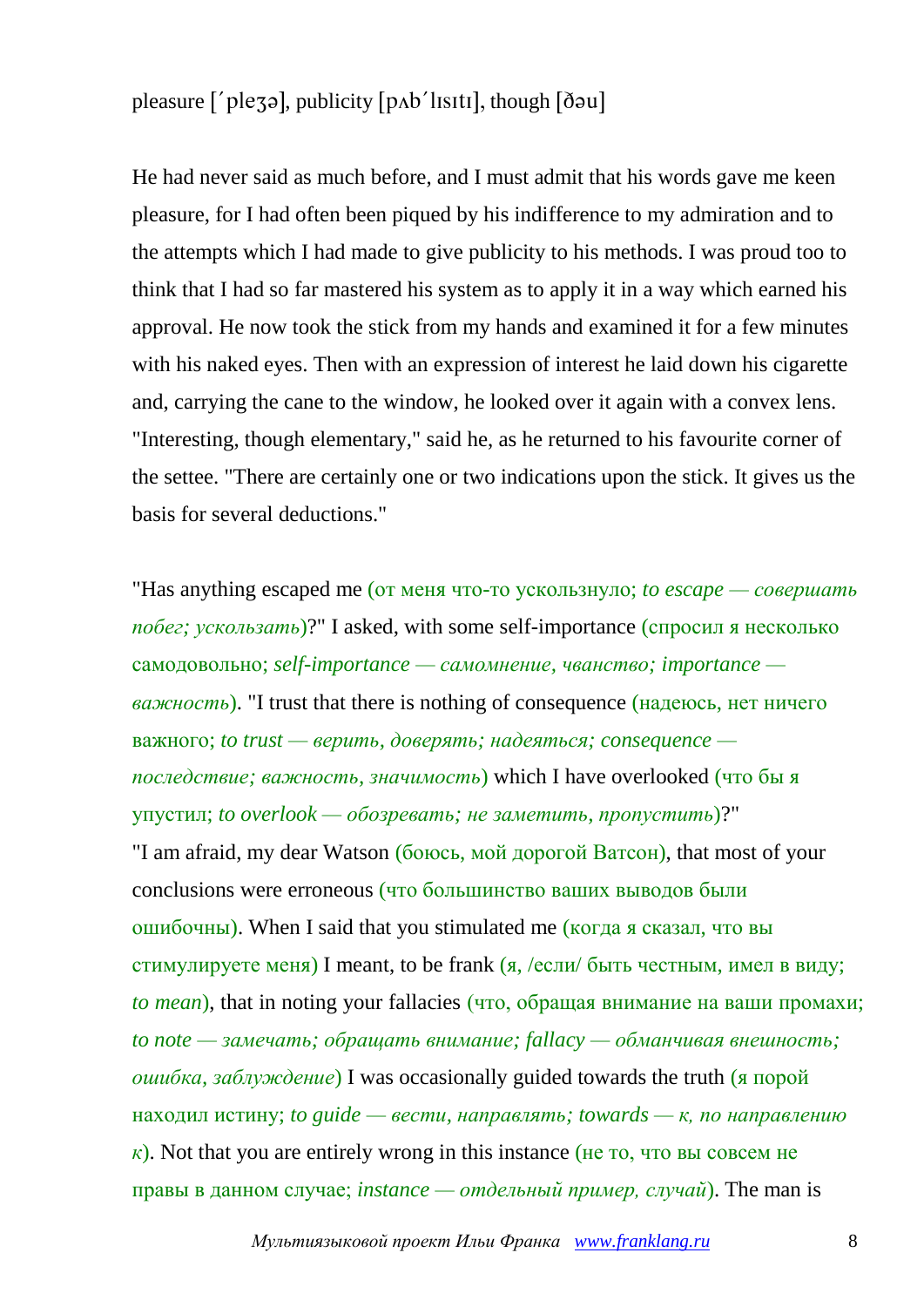certainly a country practitioner (этот человек несомненно сельский врач). And he walks a good deal (и ему /приходится/ много ходить пешком)."

## consequence [' $k$ onsikwans], erroneous [i'raunjas], guide [' $q$ aid]

"Has anything escaped me?" I asked, with some self-importance. "I trust that there is nothing of consequence which I have overlooked?"

"I am afraid, my dear Watson, that most of your conclusions were erroneous. When I said that you stimulated me I meant, to be frank, that in noting your fallacies I was occasionally guided towards the truth. Not that you are entirely wrong in this instance. The man is certainly a country practitioner. And he walks a good deal."

"Then I was right (итак, я был прав)."

"To that extent (в этих пределах; *extent — пространство, протяжение; мера, степень, рамки, пределы*)."

"But that was all (но это все)."

"No, no, my dear Watson, not all  $(Her, Her, MOH, Jopor'OH)$  Ватсон, не все) — by no means all (далеко не все; *by no means — никоим образом не; отнюдь не*). I would suggest, for example (я бы, например, предположил), that a presentation to a doctor is more likely to come (что, вероятнее всего, такой подарок врач /может/ получить: «такого подарка врач может добиться»; *to come приходить; достигать*) from an hospital than from a hunt (от какой-нибудь больницы, а не от охотничьего /общества/), and that when the initials 'C.C.' are placed before that hospital (и что когда перед /словом/ "больница" стоят инициалы " C.C.") the words 'Charing Cross' very naturally suggest themselves (слово "Чаринг-Кросс" очень естественно напрашивается: «предлагает само себя»)."

"You may be right (возможно, вы правы)."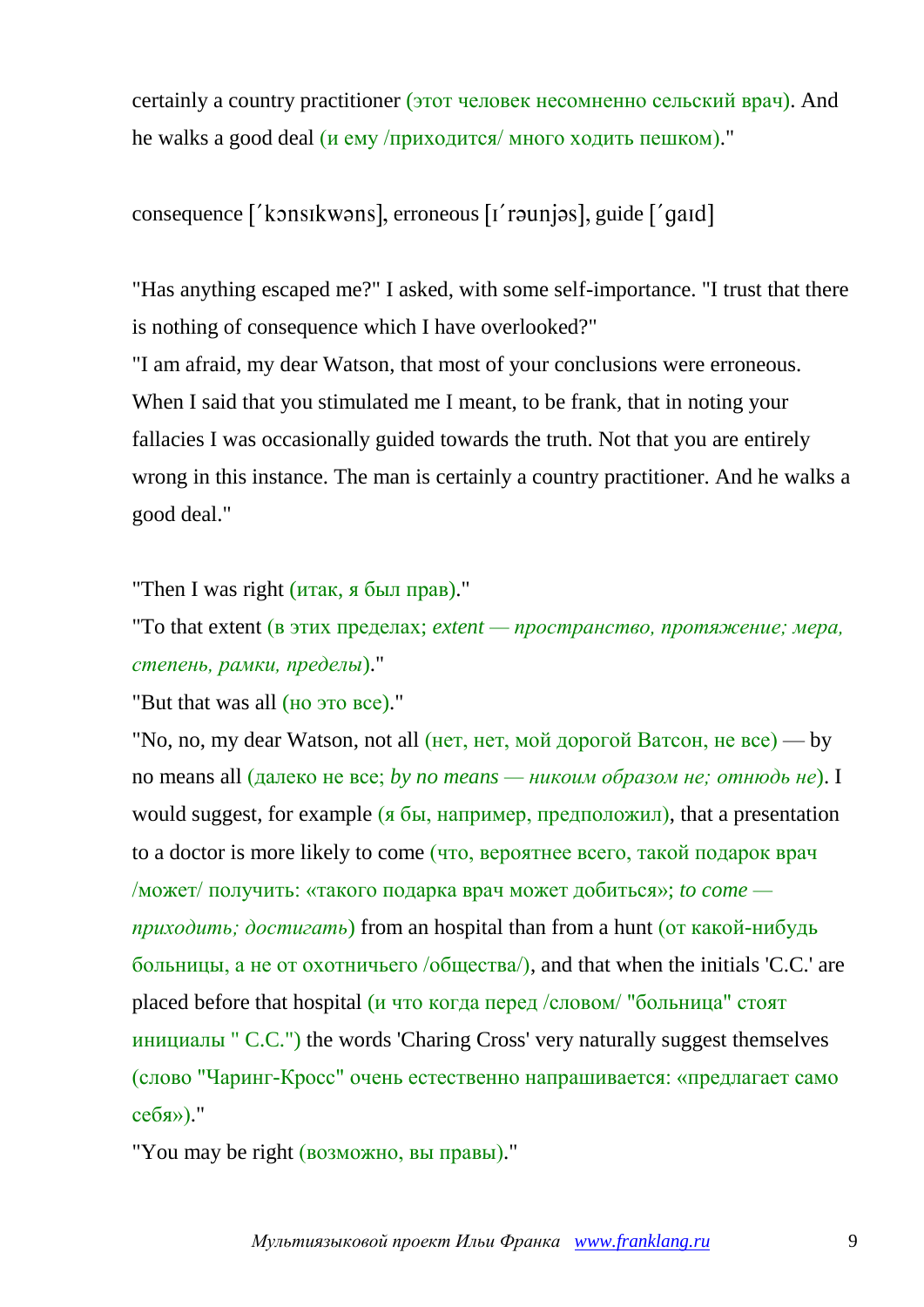"The probability lies in that direction (это очень похоже на правду; *probability — возможность; правдоподобность; to lie — лежать; находиться, заключаться /в чем-либо/; direction — направление*). And if we take this as a working hypothesis (и если мы примем это за рабочую гипотезу) we have a fresh basis (мы /будем/ иметь новое основание = мы получим новую отправную точку; *fresh — свежий; новый*) from which to start our construction of this unknown visitor (с которой начнем воссоздание /образа/ этого неизвестного посетителя; *construction — сооружение; истолкование, объяснение*)."

"Well, then, supposing that 'C.C.H.' does stand for 'Charing Cross Hospital' (ну, хорошо, предположим, что /буквы/ "C.C.H." действительно означают "больница Чаринг-Кросс"; *to do — делать; употребляется для усиления значения действия; to stand for — стоять за; означать*), what further inferences may we draw (какие дальнейшие выводы мы можем сделать; *to draw — тащить, волочить; делать выводы, выводить /заключение/*)?" "Do none suggest themselves (никакие не предполагаются = а вам никакие на ум не приходят)? You know my methods (вы /же/ знаете мои методы). Apply them  $(Примените\n *ux*)!"$ 

suggest [sə'dʒest], initial [I'nI[(ə)l], method ['me $\theta$ əd]

"Then I was right."

"To that extent."

"But that was all."

"No, no, my dear Watson, not all — by no means all. I would suggest, for example, that a presentation to a doctor is more likely to come from an hospital than from a hunt, and that when the initials 'C.C.' are placed before that hospital the words 'Charing Cross' very naturally suggest themselves."

"You may be right."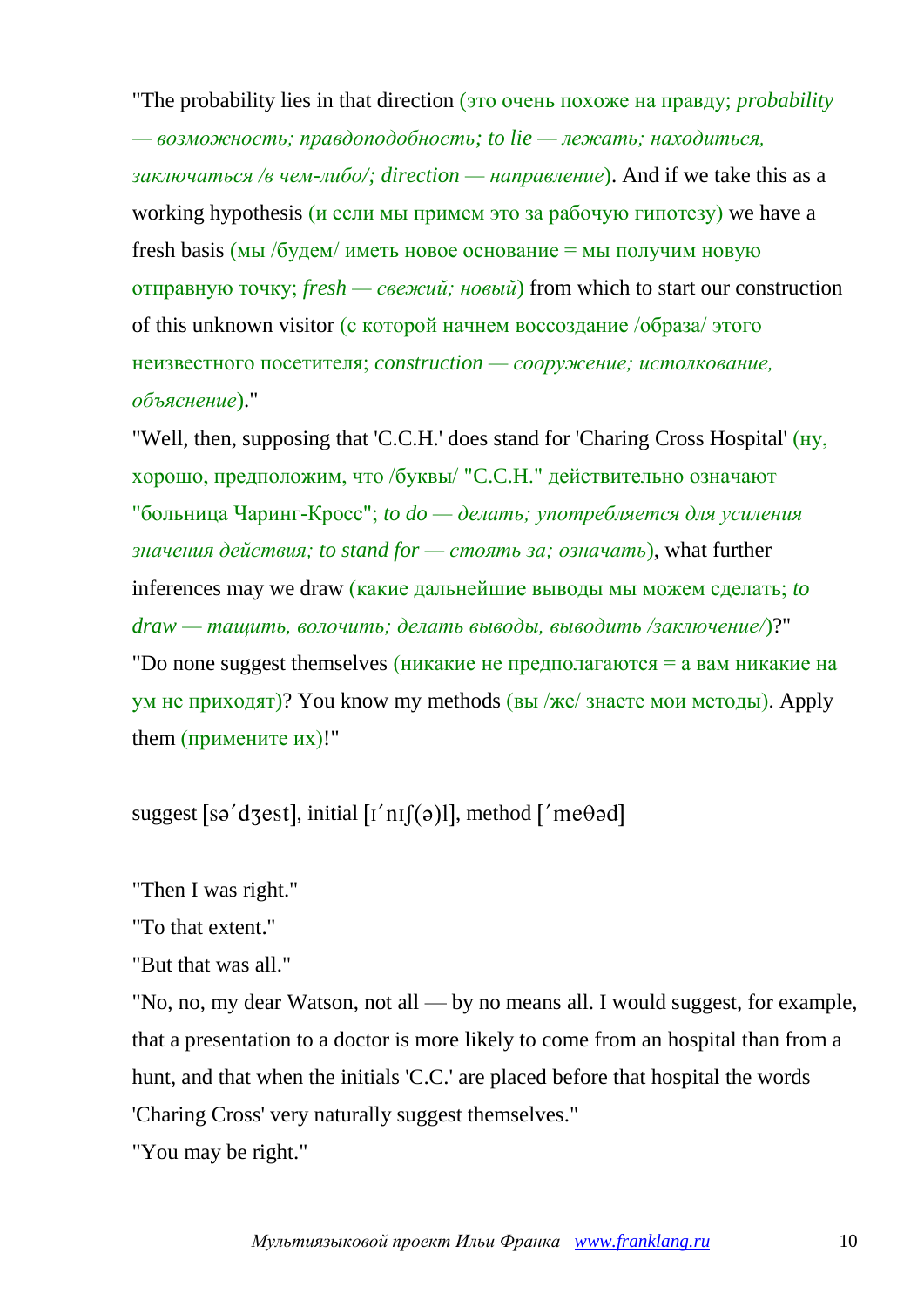"The probability lies in that direction. And if we take this as a working hypothesis we have a fresh basis from which to start our construction of this unknown visitor." "Well, then, supposing that 'C.C.H.' does stand for 'Charing Cross Hospital,' what further inferences may we draw?"

"Do none suggest themselves? You know my methods. Apply them!"

"I can only think of the obvious conclusion (мне приходит в голову лишь очевидный вывод: «я могу думать лишь об очевидном выводе») that the man has practised in town (что этот человек практиковал в городе) before going to the country (прежде чем уехать в деревню)."

"I think that we might venture a little farther than this (я думаю, мы могли бы рискнуть /и пойти/ немного дальше «чем это»). Look at it in this light (взгляните на это в таком свете). On what occasion would it be most probable (по какому наиболее вероятному поводу) that such a presentation would be made (мог быть сделан такой подарок)? When would his friends unite (когда его друзья объединились = собрались) to give him a pledge of their good will (/чтобы/ преподнести ему залог своей доброжелательности)? Obviously at the moment (очевидно, в то время: «в тот момент») when Dr. Mortimer withdrew from the service of the hospital (когда доктор Мортимер ушел со службы в больнице; *to withdraw — отнимать, отдергивать; уходить*) in order to start in practice for himself (чтобы начать /заниматься/ частной практикой: «практиковать для себя»). We know there has been a presentation (мы знаем, /что/ был подарок). We believe there has been a change from a town hospital to a country practice (мы полагаем, что была смена /работы в/ городской больнице на сельскую практику). Is it, then, stretching our inference too far to say (и не зайдут ли наши умозаключения = *предположения* слишком далеко, чтобы утверждать) that the presentation was on the occasion of the change (что подарок был /сделан/ по случаю этой смены)?"

"It certainly seems probable (это определенно кажется вероятным; *certainly определенно, конечно, несомненно*)."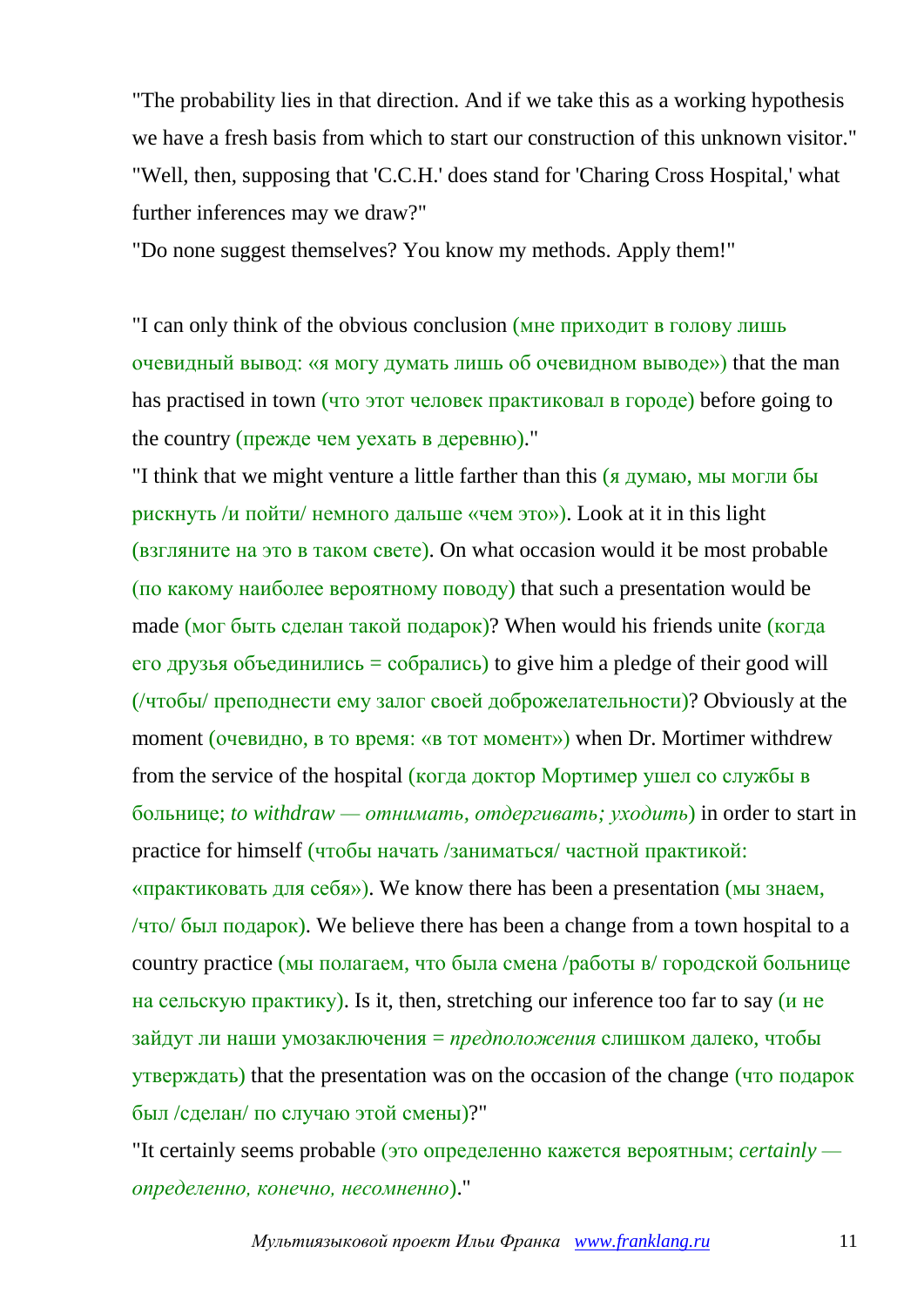venture  $\lceil \sqrt{\text{vent}[\sigma]} \rceil$ , hypothesis  $\lceil \text{ha} \rceil$  po $\theta$ isis $\lceil \text{obvious} \rceil$  obvious  $\lceil \text{obvious} \rceil$ 

"I can only think of the obvious conclusion that the man has practised in town before going to the country."

"I think that we might venture a little farther than this. Look at it in this light. On what occasion would it be most probable that such a presentation would be made? When would his friends unite to give him a pledge of their good will? Obviously at the moment when Dr. Mortimer withdrew from the service of the hospital in order to start in practice for himself. We know there has been a presentation. We believe there has been a change from a town hospital to a country practice. Is it, then, stretching our inference too far to say that the presentation was on the occasion of the change?"

"It certainly seems probable."

"Now, you will observe (а теперь вы обратите внимание) that he could not have been on the staff of the hospital (что он не мог быть = *состоять* в штате больницы), since only a man well-established in a London practice (поскольку только человек с серьезной лондонской практикой; *well-established — хорошо обоснованный; твердо установившийся*) could hold such a position (может занимать такую должность; *to hold — держать*; занимать /nocm/), and such a one would not drift into the country (а такой /человек/ никогда бы не перебрался в деревню; *to drift — дрейфовать; смещаться*). What was he, then (тогда кем же он был)? If he was in the hospital and yet not on the staff (если он был = *работал* в больнице и однако не был в штате) he could only have been a house-surgeon or a house-physician (он мог бы быть только хирургом, живущим при больнице или старшим интерном; *house-surgeon — старший хирург, живущий при больнице; house-physician — врач, живущий при*  $\delta$ *ольнице*) — little more than a senior student (/а это/ немногим больше, чем практикант: «студент старших курсов»). And he left five years ago (и он уехал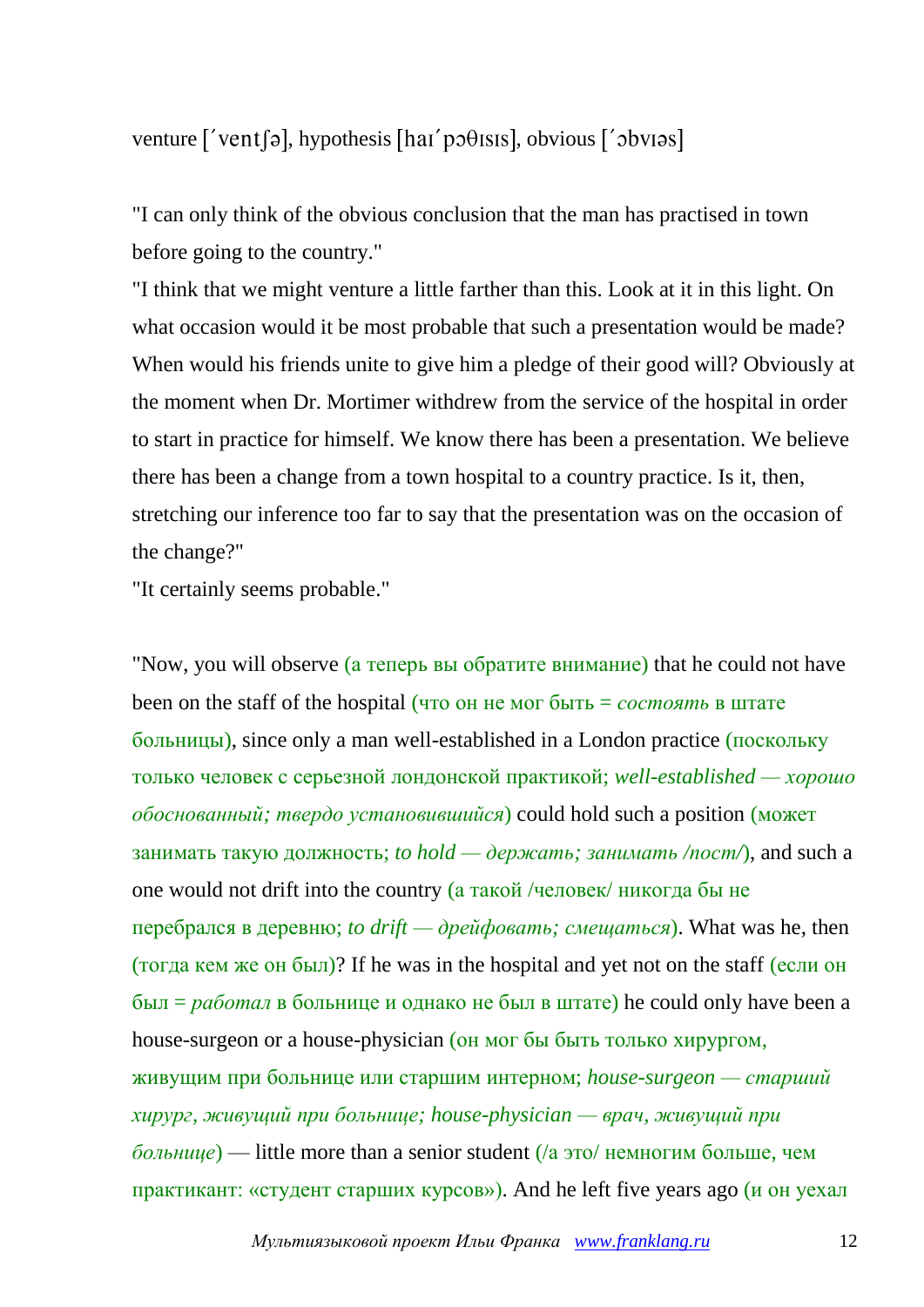пять лет назад; *to leave — оставлять; уезжать*) — the date is on the stick (дата /указана/ на трости). So your grave, middle-aged family practitioner (таким образом, ваш солидный семейный доктор средних лет; *grave — серьезный; важный, степенный*) vanishes into thin air, my dear Watson (растворяется в воздухе, мой дорогой Ватсон; *to vanish — исчезать, пропадать; thin тонкий; разреженный /о воздухе/*), and there emerges a young fellow under thirty (а появляется молодой человек, которому нет тридцати), amiable, unambitious, absent-minded (симпатичный, нечестолюбивый, рассеянный; *absent — отсутствующий; mind — разум; состояние души/ума*), and the possessor of a favourite dog (и владелец любимой /им/ собаки), which I should describe roughly (которая, как я /ее/ приблизительно описал бы; *roughly грубо; приблизительно, на глаз*) as being larger than a terrier and smaller than a mastiff (больше терьера, но меньше мастифа)."

staff [stɑ:f], senior ['si:njə], vanish ['vænɪʃ]

"Now, you will observe that he could not have been on the staff of the hospital, since only a man well-established in a London practice could hold such a position, and such a one would not drift into the country. What was he, then? If he was in the hospital and yet not on the staff he could only have been a house-surgeon or a house-physician — little more than a senior student. And he left five years ago the date is on the stick. So your grave, middle-aged family practitioner vanishes into thin air, my dear Watson, and there emerges a young fellow under thirty, amiable, unambitious, absent-minded, and the possessor of a favourite dog, which I should describe roughly as being larger than a terrier and smaller than a mastiff."

I laughed incredulously (я недоверчиво засмеялся) as Sherlock Holmes leaned back in his settee (в то время как Шерлок Холмс откинулся назад на своем диване; *to lean — наклонять/ся/*) and blew little wavering rings of smoke up to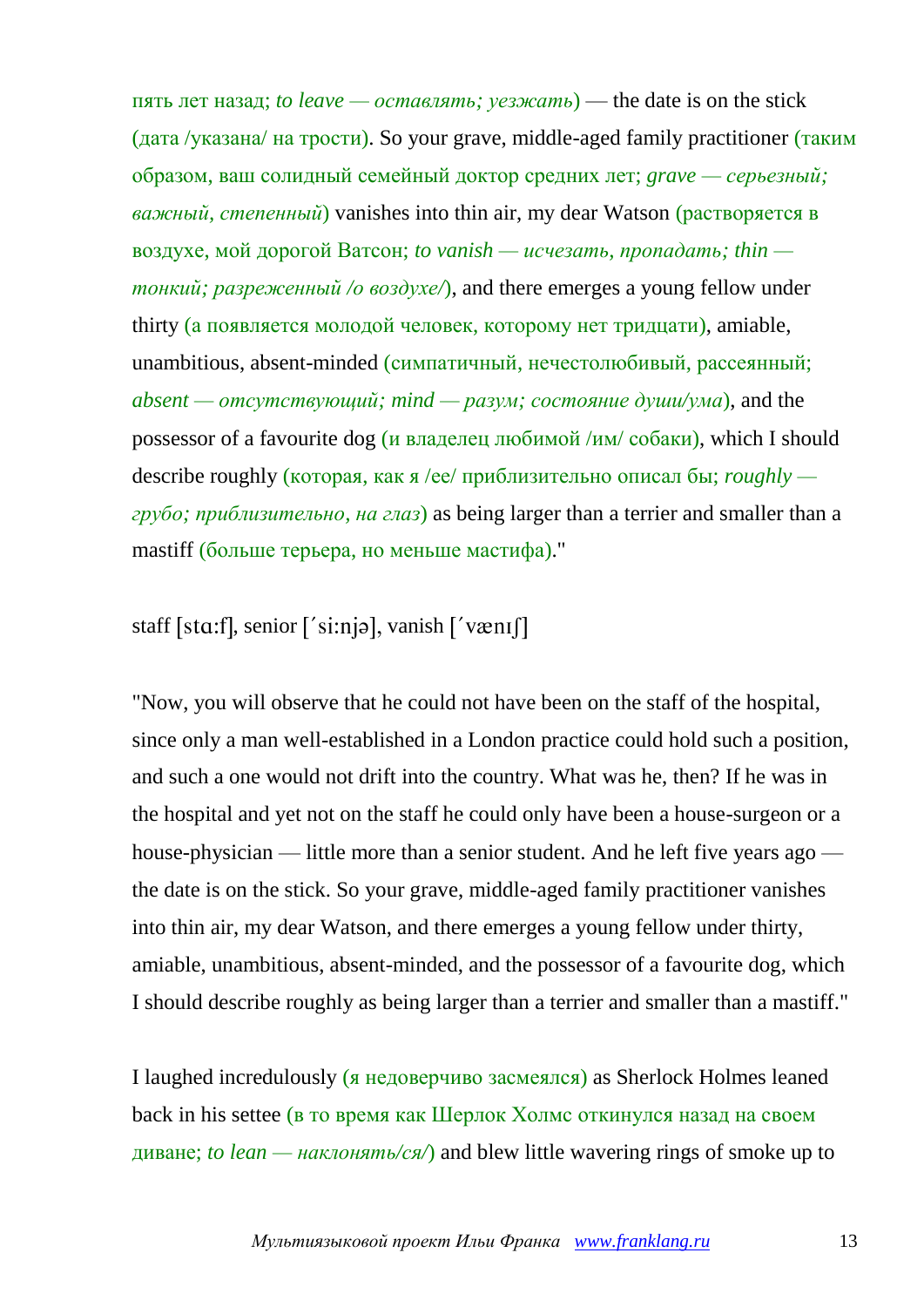the ceiling (и выпустил в потолок маленькие колеблющиеся кольца дыма; *to blow — дуть; выдыхать; to waver — колыхаться, колебаться*).

"As to the latter part (что касается последнего утверждения; *part — часть; деталь*), I have no means of checking you (я не имею возможности проверить вас = вас никак не проверишь)," said I, "but at least it is not difficult (но, по крайней мере, это не трудно) to find out a few particulars about the man's age and professional career (выяснить некоторые детали о возрасте этого человека и его профессиональной карьере; *to find out — узнать, разузнать; выяснить; few — мало; несколько, некоторые*)." From my small medical shelf (со своей маленькой полки с /книгами/ по медицине) I took down the Medical Directory (я снял Медицинский справочник; *to take down — снимать /со стены, полки и т. п./*) and turned up the name (и нашел /искомую/ фамилию; *to turn up поднимать вверх; выискивать, находить*). There were several Mortimers (там было несколько Мортимеров), but only one who could be our visitor (но только один /из них/, «который» мог быть нашим посетителем). I read his record aloud (запись о нем я прочел вслух).

ceiling  $\lceil$ 'si:lɪŋ], age  $\lceil$ eɪdʒ], career  $\lceil$ kə'rɪə]

I laughed incredulously as Sherlock Holmes leaned back in his settee and blew little wavering rings of smoke up to the ceiling.

"As to the latter part, I have no means of checking you," said I, "but at least it is not difficult to find out a few particulars about the man's age and professional career." From my small medical shelf I took down the Medical Directory and turned up the name. There were several Mortimers, but only one who could be our visitor. I read his record aloud.

"Mortimer, James, M.R.C.S., 1882, Grimpen, Dartmoor, Devon (Мортимер Джеймс, с 1882 года член Королевского химического общества, Гримпен, Дартмур, графство Девоншир; *M.R.C.S. — Member of the Royal Chemistry*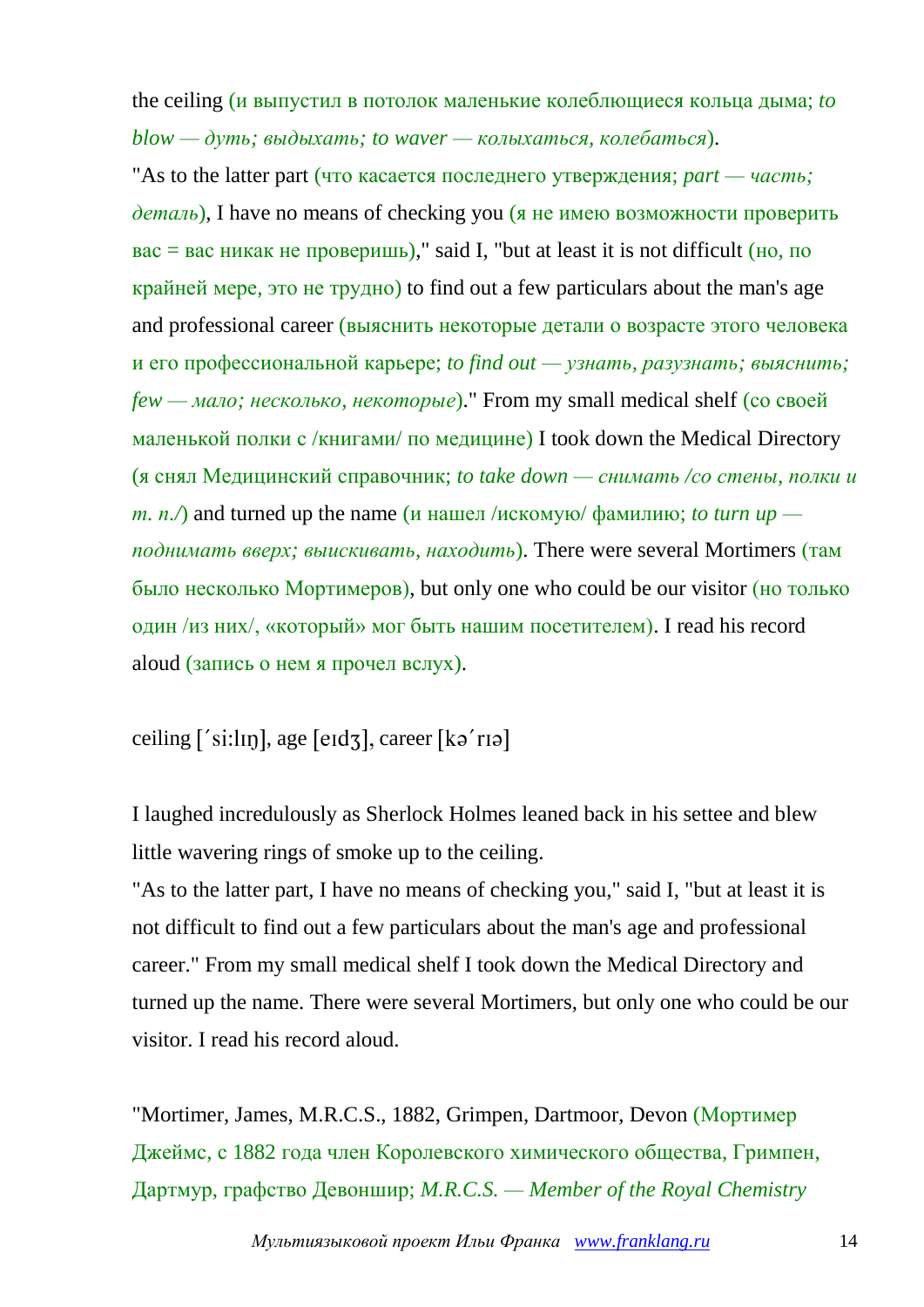*Society*). House surgeon, from 1882 to 1884, at Charing Cross Hospital (с 1882 по 1884 — интерн больницы Чаринг-Кросс). Winner of the Jackson prize for Comparative Pathology (лауреат премии Джексона /в области/ сравнительной патологии; *winner — победитель*), with essay entitled 'Is Disease a Reversion?' (за работу, «озаглавленную» "Болезни — это атавизм?"; *essay — очерк, эссе*). Corresponding member of the Swedish Pathological Society (членкорреспондент Шведского Патологического общества). Author of 'Some Freaks of Atavism' (Lancet, 1882) (автор /статей/ "Некоторые причуды атавизма" ("Ланцет", 1882)). 'Do We Progress?' (Journal of Psychology, March, 1883) ("Прогрессируем ли мы" ("Журнал о психологии", март 1883)). Medical Officer for the parishes of Grimpen, Thorsley, and High Barrow (врач приходов Гримпен, Торсли и Хай-Берроу; *officer — чиновник; служащий*)." "No mention of that local hunt, Watson (никакого упоминания о местном охотничьем /обществе/, Ватсон)," said Holmes, with a mischievous smile (сказал Холмс с лукавой улыбкой; *mischievous — озорной*), "but a country doctor, as you very astutely observed (зато сельский врач, как вы тонко подметили; *astute — хитроумный; проницательный; to observe — наблюдать, замечать*). I think that I am fairly justified in my inferences (полагаю, что я вполне прав в своих выводах; *fairly — красиво, мило; довольно; в некоторой степени; to justify — оправдывать; подтверждать, доказывать*). As to the adjectives, I said (что касается прилагательных = эпитетов, то я использовал: «сказал»), if I remember right (если я правильно помню), amiable, unambitious, and absent-minded (симпатичный, нечестолюбивый и рассеянный). It is my experience that it is only an amiable man in this world  $(a \text{ no on}$ ыту /знаю/, что только симпатичные люди «в этом мире»; *world — мир, вселенная; in this world — часто дословно не переводится, а служит для усиления*) who receives testimonials (получают памятные подарки; *testimonial*   $p$ екомендация; коллективный дар, награда), only an unambitious one who abandons a London career for the country (только нечестолюбивые могут оставить карьеру в Лондоне ради сельской /практики/), and only an absent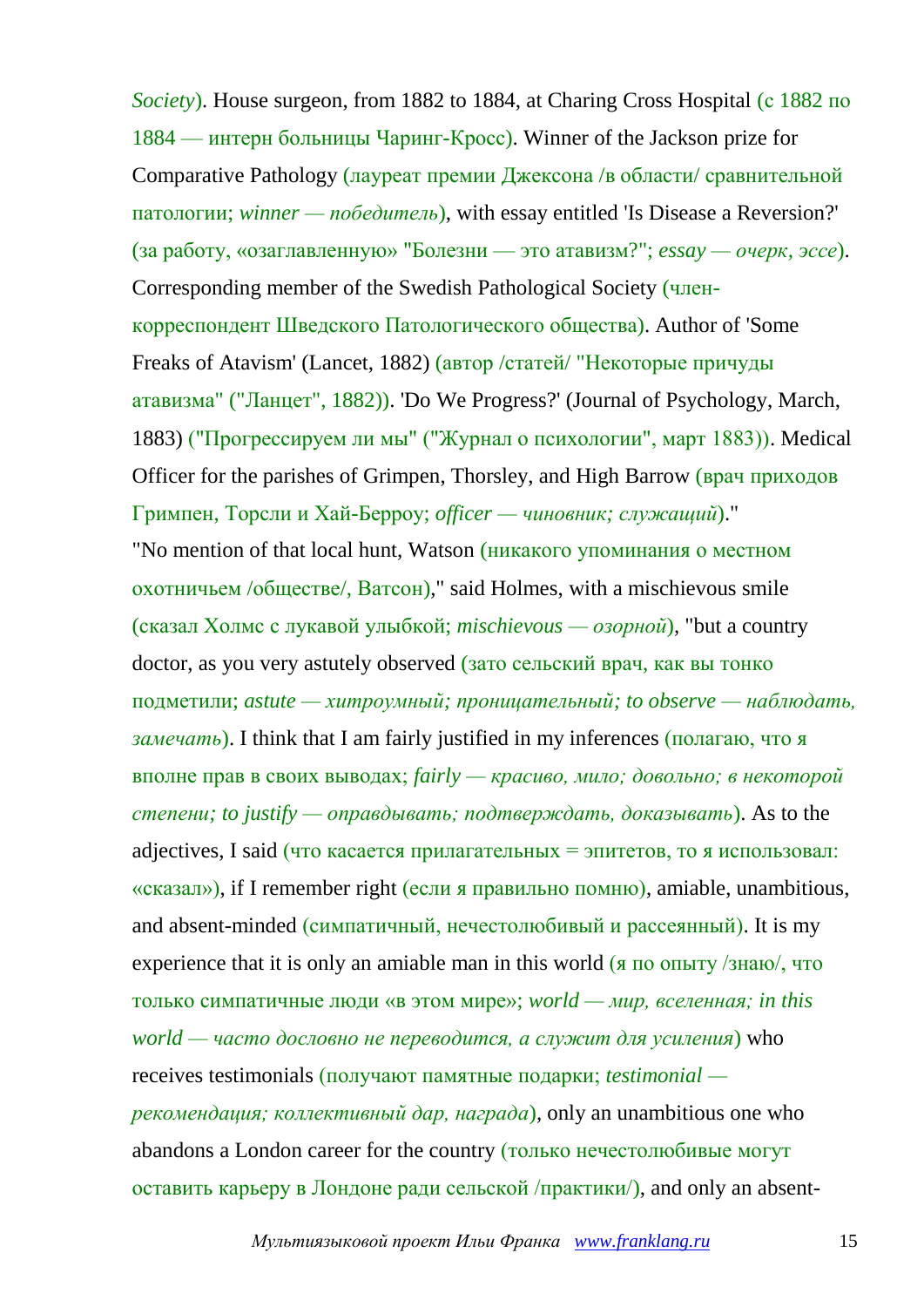minded one who leaves his stick (и только рассеянные оставляют свою трость) and not his visiting-card after waiting an hour in your room (а не визитную карточку после часового ожидания в вашей гостиной; *room — комната; зал для приемов*)."

author ['0:02], astutely [28' tju:tli], amiable ['eimj2bl]

"Mortimer, James, M.R.C.S., 1882, Grimpen, Dartmoor, Devon. House surgeon, from 1882 to 1884, at Charing Cross Hospital. Winner of the Jackson prize for Comparative Pathology, with essay entitled 'Is Disease a Reversion?' Corresponding member of the Swedish Pathological Society. Author of 'Some Freaks of Atavism' (Lancet, 1882). 'Do We Progress?' (Journal of Psychology, March, 1883). Medical Officer for the parishes of Grimpen, Thorsley, and High Barrow."

"No mention of that local hunt, Watson," said Holmes, with a mischievous smile, "but a country doctor, as you very astutely observed. I think that I am fairly justified in my inferences. As to the adjectives, I said, if I remember right, amiable, unambitious, and absent-minded. It is my experience that it is only an amiable man in this world who receives testimonials, only an unambitious one who abandons a London career for the country, and only an absent-minded one who leaves his stick and not his visiting-card after waiting an hour in your room."

"And the dog (а собака)?"

"Has been in the habit of carrying this stick behind his master (приучена носить трость за своим хозяином; *to be in the habit — иметь привычку*). Being a heavy stick (поскольку трость тяжелая; *being —/от глагола to be/ будучи*) the dog has held it tightly by the middle (собака /всегда/ крепко держит ее посередине; *to hold*), and the marks of his teeth are very plainly visible (и отметины от ее зубов видны совершенно отчетливо). The dog's jaw, as shown in the space between these marks (челюсть собаки, как видно по расстоянию между этими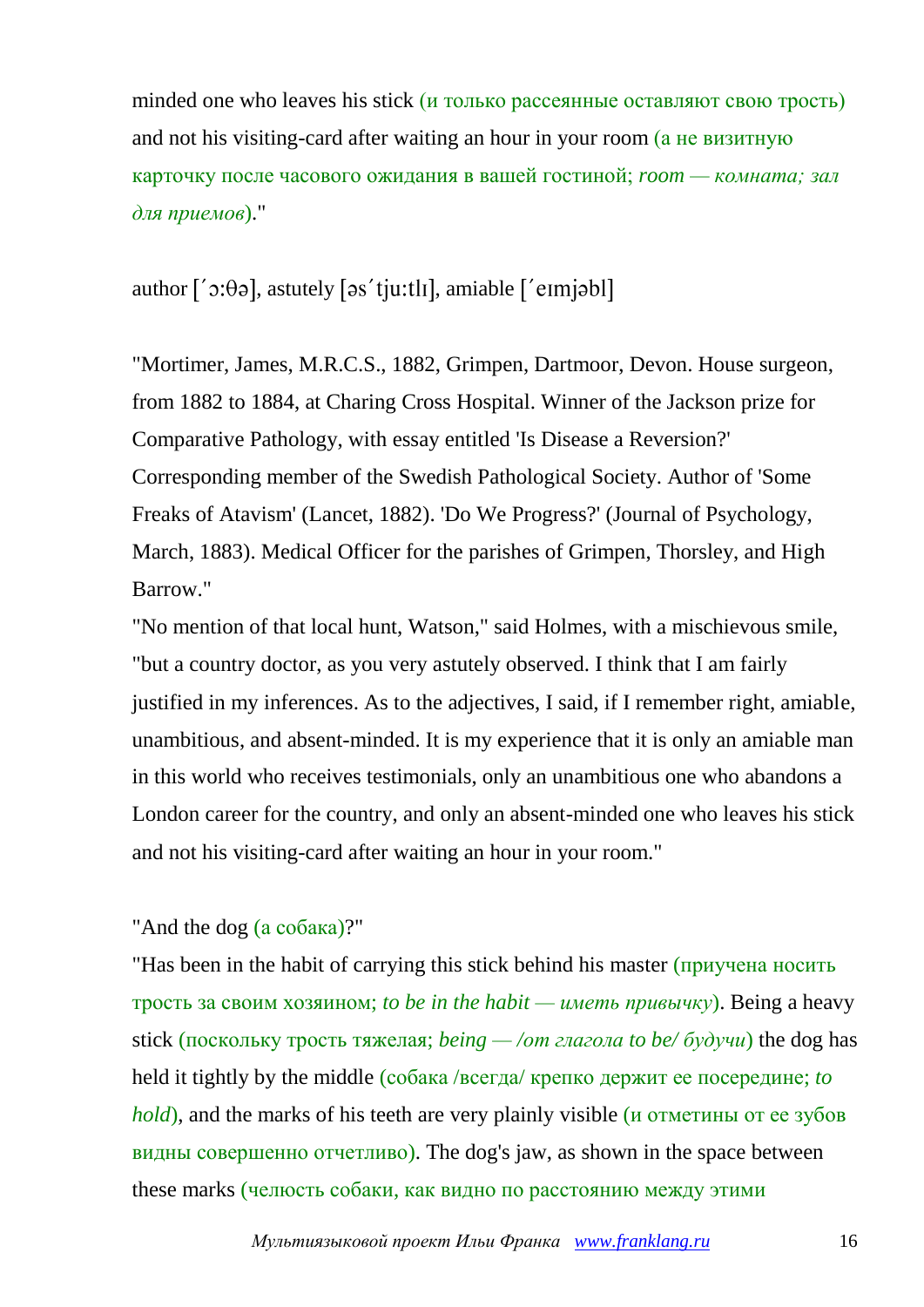отметинами; *to show — показывать*), is too broad in my opinion for a terrier (по моему мнению, слишком широка для терьера) and not broad enough for a mastiff (и недостаточно широка для мастифа). It may have been (это мог бы  $\delta$ ыть) — yes, by Jove, it is a curly-haired spaniel (да, Боже мой, это же спаниель; *by Jove — клянусь Юпитером; Боже мой, Боже милостивый; curly курчавый; вьющийся; hair — волосы; шерсть /животных/*)." He had risen and paced the room as he spoke (говоря, он поднялся и /принялся/ расхаживать по комнате; *to rise; to speak*). Now he halted in the recess of the window (затем остановился у оконной ниши; *now — сейчас; и вот /в начале предложения/*). There was such a ring of conviction in his voice (в его голосе звучала такая уверенность; *ring — колокольный звон; отзвук, отголосок /чего-либо в голосе/*) that I glanced up in surprise (что я с удивлением взглянул на него).

master ['mɑ:stə], curly ['kə:lɪ], glance [glɑ:ns]

#### "And the dog?"

"Has been in the habit of carrying this stick behind his master. Being a heavy stick the dog has held it tightly by the middle, and the marks of his teeth are very plainly visible. The dog's jaw, as shown in the space between these marks, is too broad in my opinion for a terrier and not broad enough for a mastiff. It may have been yes, by Jove, it is a curly-haired spaniel."

He had risen and paced the room as he spoke. Now he halted in the recess of the window. There was such a ring of conviction in his voice that I glanced up in surprise.

"My dear fellow (мой дорогой друг), how can you possibly be so sure of that  $(\kappa a \kappa)$ только вы можете быть так в этом уверены; *possibly — возможно; часто служит для усиления*)?"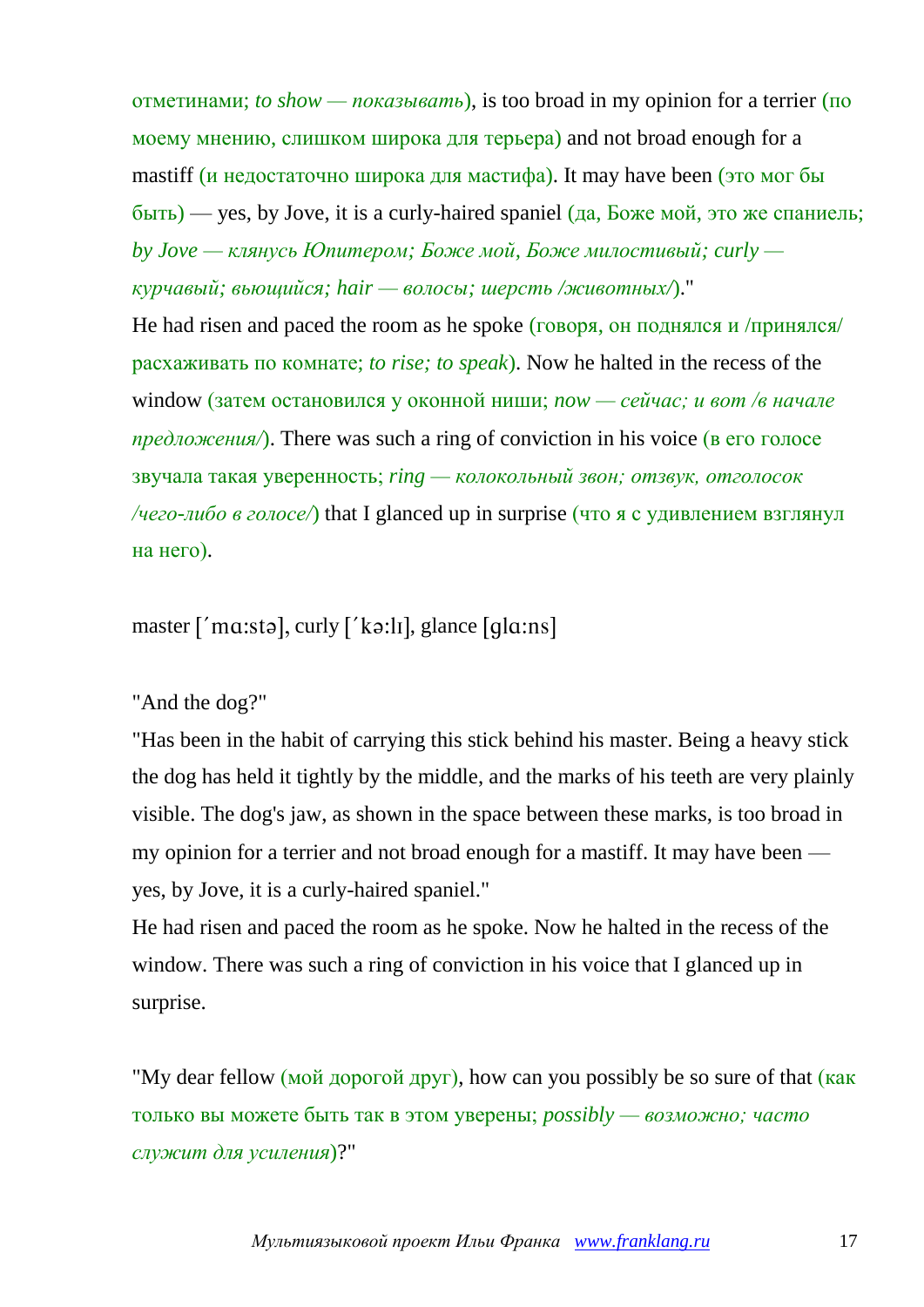"For the very simple reason (по той простой причине) that I see the dog himself on our very doorstep (что я вижу собаку у самого нашего порога; *very — тот самый; самый /используется для точного указания/*), and there is the ring of its owner (а вот и звонок ее хозяина). Don't move, I beg you, Watson (не уходите: «не двигайтесь», Ватсон, прошу вас). He is a professional brother of yours (он /же/ ваш собрат по профессии), and your presence may be of assistance to me  $(u,$ возможно, ваше присутствие может помочь мне; *assistance — поддержка, помощь*). Now is the dramatic moment of fate, Watson (вот этот волнующий роковой момент, Ватсон; *fate — судьба, рок*), when you hear a step upon the stair (когда вы слышите звук шагов по лестнице; *step — шаг; звук шагов*) which is walking into your life (который входит в вашу жизнь), and you know not whether for good or ill (и вы не знаете, к добру ли /это/ или ко злу; *ill вред; зло*). What does Dr. James Mortimer, the man of science (что доктор Джеймс Мортимер, человек науки), ask of Sherlock Holmes, the specialist in crime (попросит у Шерлока Холмса, специалиста по преступлениям)? Come in (войдите)!"

sure  $\lceil \int$  (ua), brother  $\lceil \int$  br $\Delta$ d $\delta$ a), science  $\lceil \int$  salams)

"My dear fellow, how can you possibly be so sure of that?"

"For the very simple reason that I see the dog himself on our very doorstep, and there is the ring of its owner. Don't move, I beg you, Watson. He is a professional brother of yours, and your presence may be of assistance to me. Now is the dramatic moment of fate, Watson, when you hear a step upon the stair which is walking into your life, and you know not whether for good or ill. What does Dr. James Mortimer, the man of science, ask of Sherlock Holmes, the specialist in crime? Come in!"

The appearance of our visitor was a surprise to me (внешность нашего посетителя удивила меня), since I had expected a typical country practitioner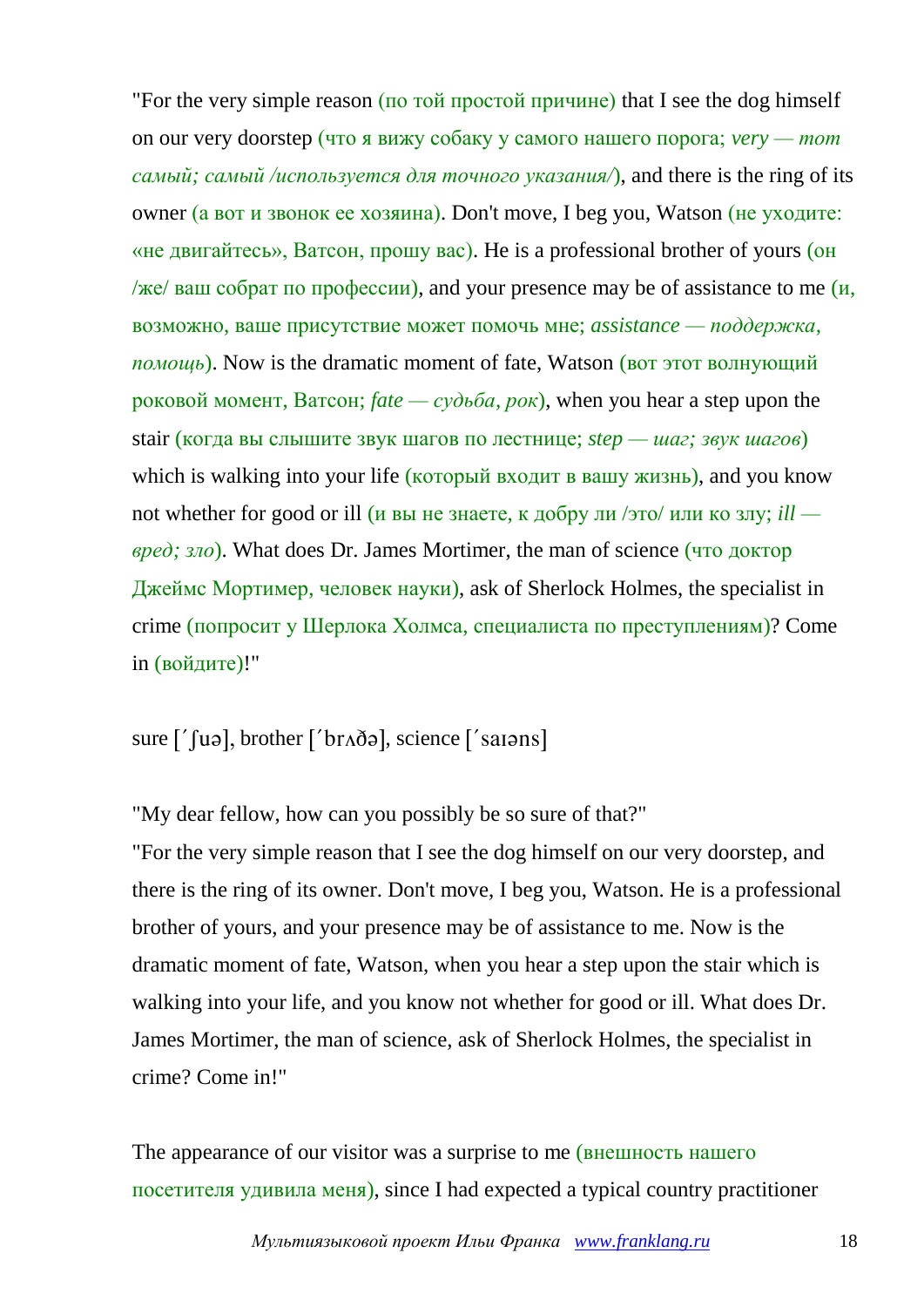(так как я ожидал /увидеть/ типичного сельского врача). He was a very tall, thin man (он был очень высоким, худым человеком; *thin — тонкий; худой*), with a long nose like a beak (с длинным носом, похожим на клюв), which jutted out between two keen, grey eyes (который торчал между «двумя» проницательными серыми глазами; *to jut out — выдаваться, выступать; keen — острый; проницательный*), set closely together (расположенными близко друг к другу; *to set — сажать; располагать*) and sparkling brightly (и ярко поблескивающими) from behind a pair of gold-rimmed glasses (за парой очков в золоченой оправе). He was clad in a professional but rather slovenly fashion (одет он был в стиле своей профессии, но довольно неряшливо; *to clothe; fashion — форма; мода, стиль*), for his frock-coat was dingy and his trousers frayed (поскольку сюртук его был /изрядно/ поношенным, а брюки поистрепались). Though young (несмотря на молодость), his long back was already bowed (его длинная спина была уже согнута = он уже сутулился), and he walked with a forward thrust of his head (и ходил он, вытягивая вперед шею: «голову»; *thrust — выпад; толчок*) and a general air of peering benevolence (всем своим видом выражая доброжелательность; *general — общий; air воздух; внешний вид; to peer — вглядываться; показывать/ся/*). As he entered (как только он вошел) his eyes fell upon the stick in Holmes's hand (взгляд его упал на трость в руках Холмса; *to fall*), and he ran towards it with an exclamation of joy (и он бросился к ней с радостным восклицанием; *to run бежать; быстро перемещаться*). "I am so very glad (я так рад)," said he. "I was not sure (я не был уверен) whether I had left it here (оставил ли я ее здесь; *to leave*) or in the Shipping Office (или в пароходной компании; *office — пост, должность; контора*). I would not lose that stick for the world (я бы ни за что в мире с ней не расстался; *to lose — терять; утрачивать, лишаться*)."

appearance  $\lceil \varphi' \text{pi}(\varphi) \text{pi}(\varphi) \text{ns} \rceil$ , brightly  $\lceil \varphi' \text{pi}(\text{mu}) \rceil$ , whether  $\lceil \varphi' \text{pi}(\varphi) \rceil$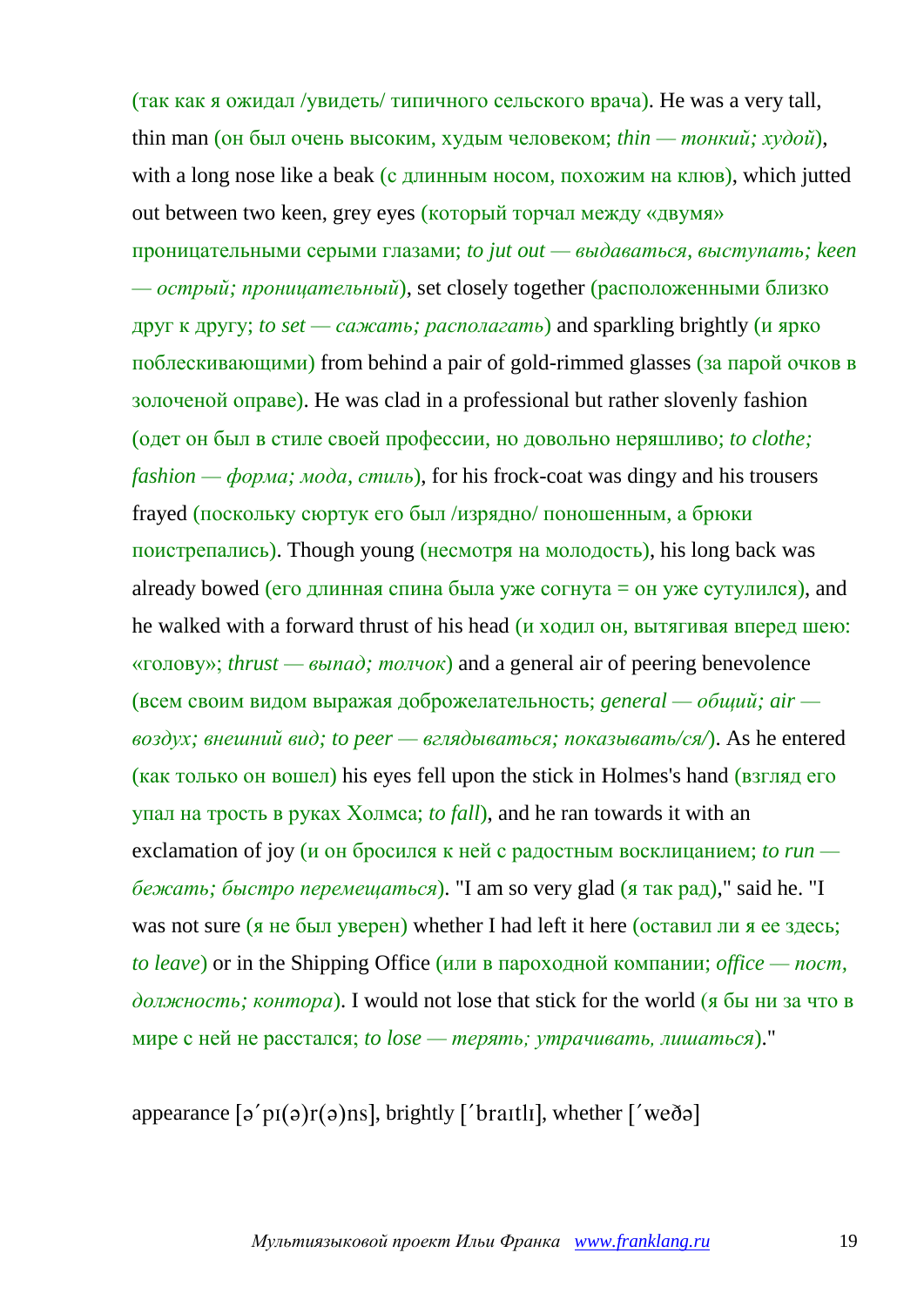The appearance of our visitor was a surprise to me, since I had expected a typical country practitioner. He was a very

tall, thin man, with a long nose like a beak, which jutted out between two keen, grey eyes, set closely together and sparkling brightly from behind a pair of goldrimmed glasses. He was clad in a professional but rather slovenly fashion, for his frock-coat was dingy and his trousers frayed. Though young, his long back was already bowed, and he walked with a forward thrust of his head and a general air of peering benevolence. As he entered his eyes fell upon the stick in Holmes's hand, and he ran towards it with an exclamation of joy. "I am so very glad," said he. "I was not sure whether I had left it here or in the Shipping Office. I would not lose that stick for the world."

"A presentation, I see (подарок, я полагаю; *to see — видеть; думать, полагать*)," said Holmes.

"Yes, sir (да, сэр)."

"From Charing Cross Hospital (от больницы Чаринг-Кросс)?"

"From one or two friends there (от нескольких друзей оттуда; *one or two немного, несколько*) on the occasion of my marriage (по случаю моей женитьбы)."

"Dear, dear, that's bad (ах, как это нехорошо; *dear — дорогой; межд. используется как эмоциональное восклицание для выражения сожаления, удивления и др. чувств*)!" said Holmes, shaking his head (сказал Холмс, тряхнув головой).

Dr. Mortimer blinked through his glasses in mild astonishment (доктор Мортимер заморгал глазами «сквозь очки», слегка удивившись; *mild — мягкий, спокойный; умеренный*).

"Why was it bad (почему это нехорошо)?"

"Only that you have disarranged our little deductions (только то, что вы разрушили наши скромные логические построения; *little — маленький; незначительный*). Your marriage, you say (к вашей женитьбе, вы говорите)?"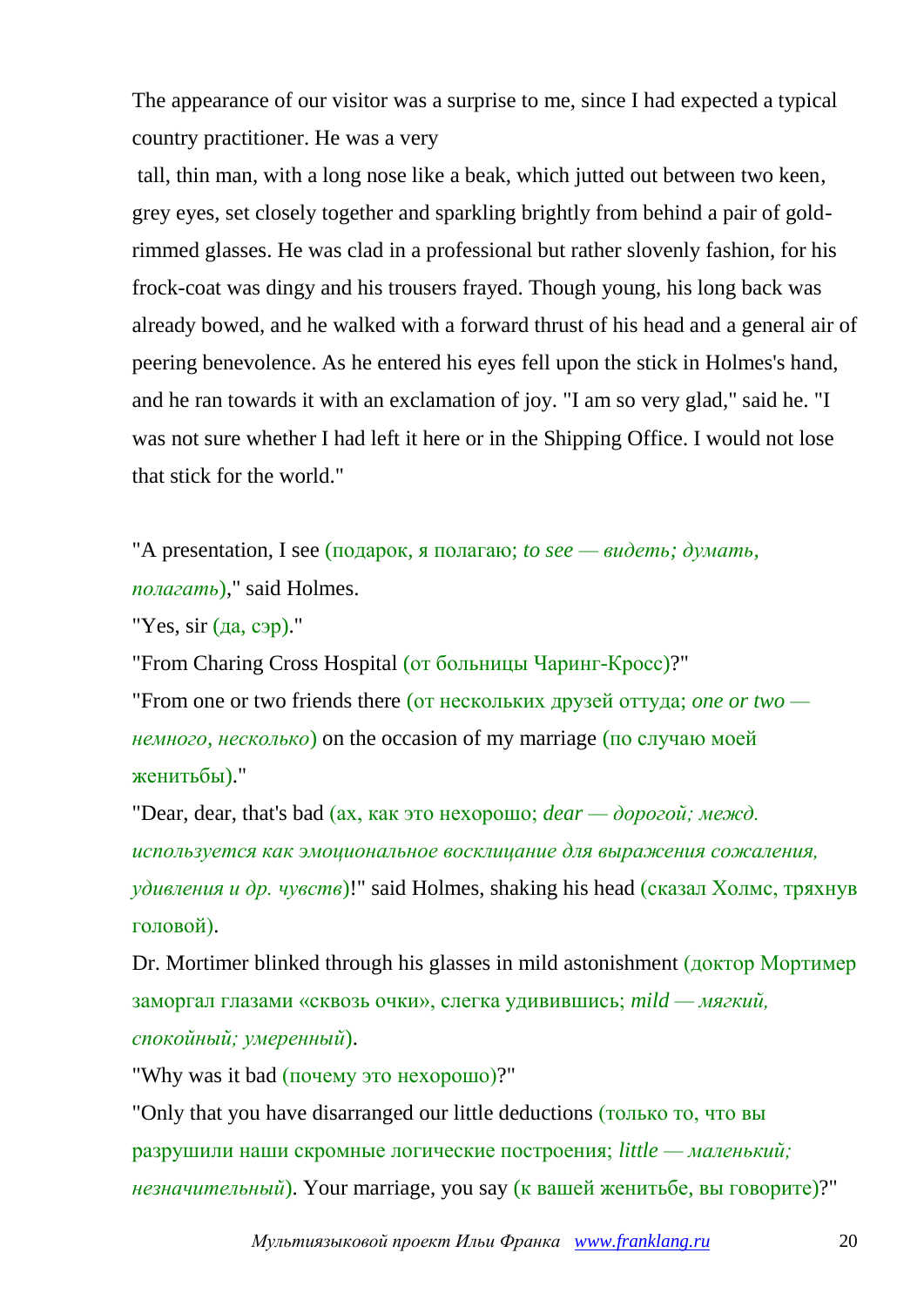"Yes, sir. I married, and so left the hospital (я женился и поэтому оставил больницу; *to leave*), and with it all hopes of a consulting practice (а с ней и все надежды на работу консультантом). It was necessary to make a home of my own (нужно было обзаводиться своим собственным домом)."

"Come, come, we are not so far wrong after all (ну-ну, в конце концов, мы не так уж сильно ошиблись; *to come — в повелительном наклонении восклицание, означающее приглашение, побуждение или легкий упрек; to be wrong —*

*ошибаться; after all — в итоге, в конце концов*)," said Holmes. "And now, Dr. James Mortimer (ну, а теперь, доктор Джеймс Мортимер) ——"

"Mister, sir, Mister — a humble M.R.C.S. (мистер, сэр, мистер, — скромный член Королевского химического общества)"

"And a man of precise mind, evidently  $(u, o$  чевидно, человек научного склада ума; *precise — точный*)."

"A dabbler in science, Mr. Holmes (дилетант в науке, мистер Холмс; *to dabble — брызгать/ся/; бултыхаться, барахтаться /чаще в каком-либо водоеме/; баловаться, заниматься чем-либо как хобби, непрофессионально интересоваться чем-либо*), a picker up of shells on the shores of the great unknown ocean (/тот, кто/ подбирает раковины на берегах великого неизведанного океана). I presume that it is Mr. Sherlock Holmes whom I am addressing and not (я полагаю, что тот, к кому я обращаюсь — мистер Шерлок Холмс, а не) ——"

"No, this is my friend Dr. Watson (нет, вот мой друг доктор Ватсон)."

necessary  $\lceil'$  ness(a)r<sub>I</sub>, ocean  $\lceil'$  au $\lceil$ (a)n<sub>I</sub>, hospital  $\lceil'$  hospitl<sub>I</sub>

"A presentation, I see," said Holmes.

"Yes, sir."

"From Charing Cross Hospital?"

"From one or two friends there on the occasion of my marriage."

"Dear, dear, that's bad!" said Holmes, shaking his head.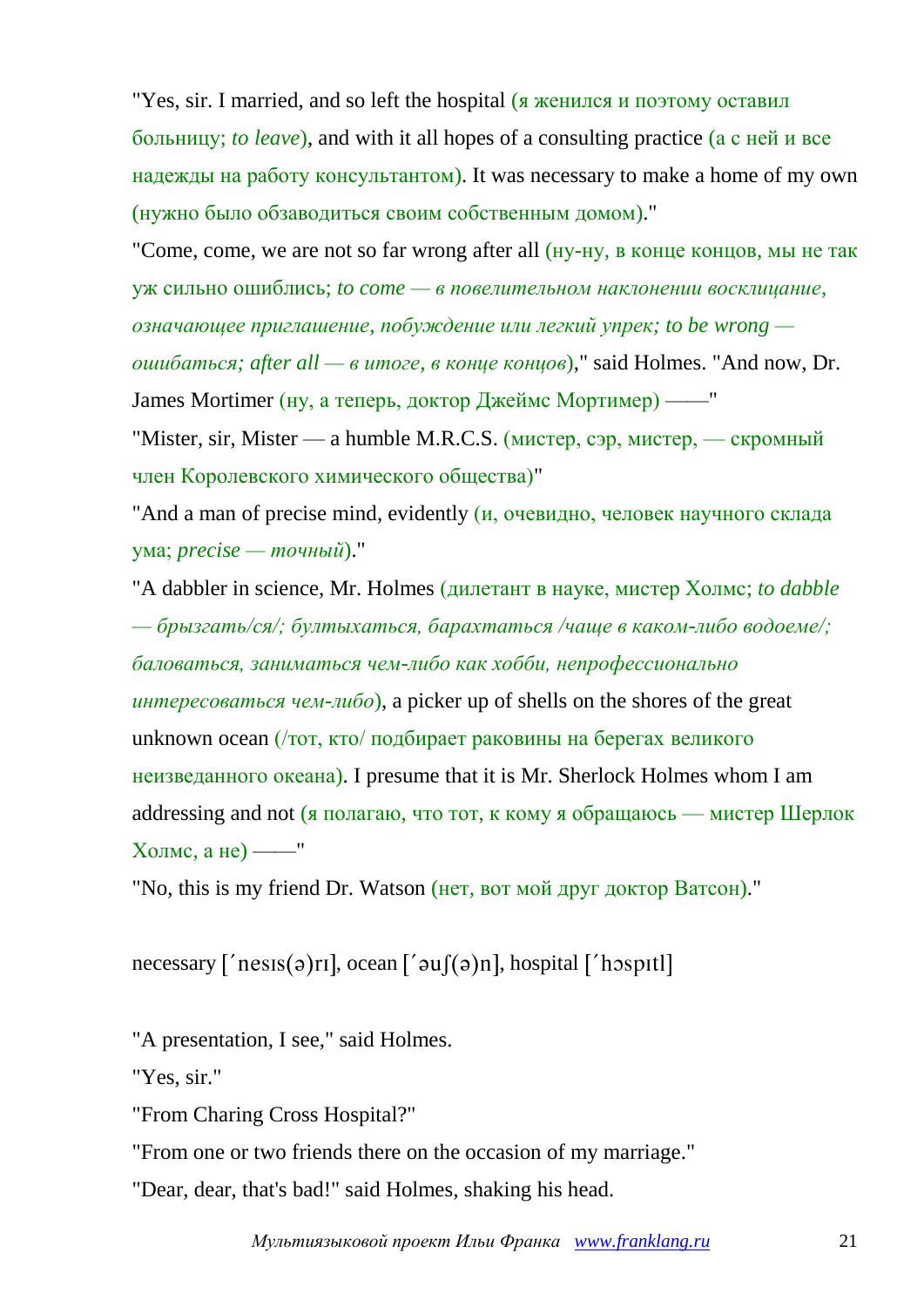Dr. Mortimer blinked through his glasses in mild astonishment.

"Why was it bad?"

"Only that you have disarranged our little deductions. Your marriage, you say?" "Yes, sir. I married, and so left the hospital, and with it all hopes of a consulting practice. It was necessary to make a home of my own."

"Come, come, we are not so far wrong after all," said Holmes. "And now, Dr. James Mortimer ——"

"Mister, sir, Mister — a humble M.R.C.S."

"And a man of precise mind, evidently."

"A dabbler in science, Mr. Holmes, a picker up of shells on the shores of the great unknown ocean. I presume that it is Mr. Sherlock Holmes whom I am addressing and not ——"

"No, this is my friend Dr. Watson."

"Glad to meet you, sir (рад познакомиться с вами, сэр; *to meet — встречать/ся/; знакомиться*). I have heard your name mentioned («я слышал», /как/ ваше имя упоминается; *to hear*) in connection with that of your friend (рядом с именем вашего друга; *in connection with — в связи с /чем-либо/*). You interest me very much, Mr. Holmes (вы меня очень интересуете, мистер Холмс). I had hardly expected so dolichocephalic a skull (я никак не ожидал /увидеть/ такой удлиненный череп; *hardly — едва; dolichocephalic — длинноголовый*) or such well-marked supra-orbital development (или такое ярко выраженное надглазное развитие; *supra — выше; orbital — орбитальный; глазной; development развитие; проявление /мед./*). Would you have any objection (вы не будете возражать: «у вас не будет возражений») to my running my finger along your parietal fissure (/если/ я прощупаю «пальцем» ваш теменной шов; *to run бежать; проводить /рукой/; fissure — трещина; борозда*)? A cast of your skull, sir (слепок с вашего черепа, сэр; *cast — бросок; слепок*), until the original is available (пока не удастся заполучить оригинал: «пока оригинал не будет доступен»), would be an ornament to any anthropological museum (стал бы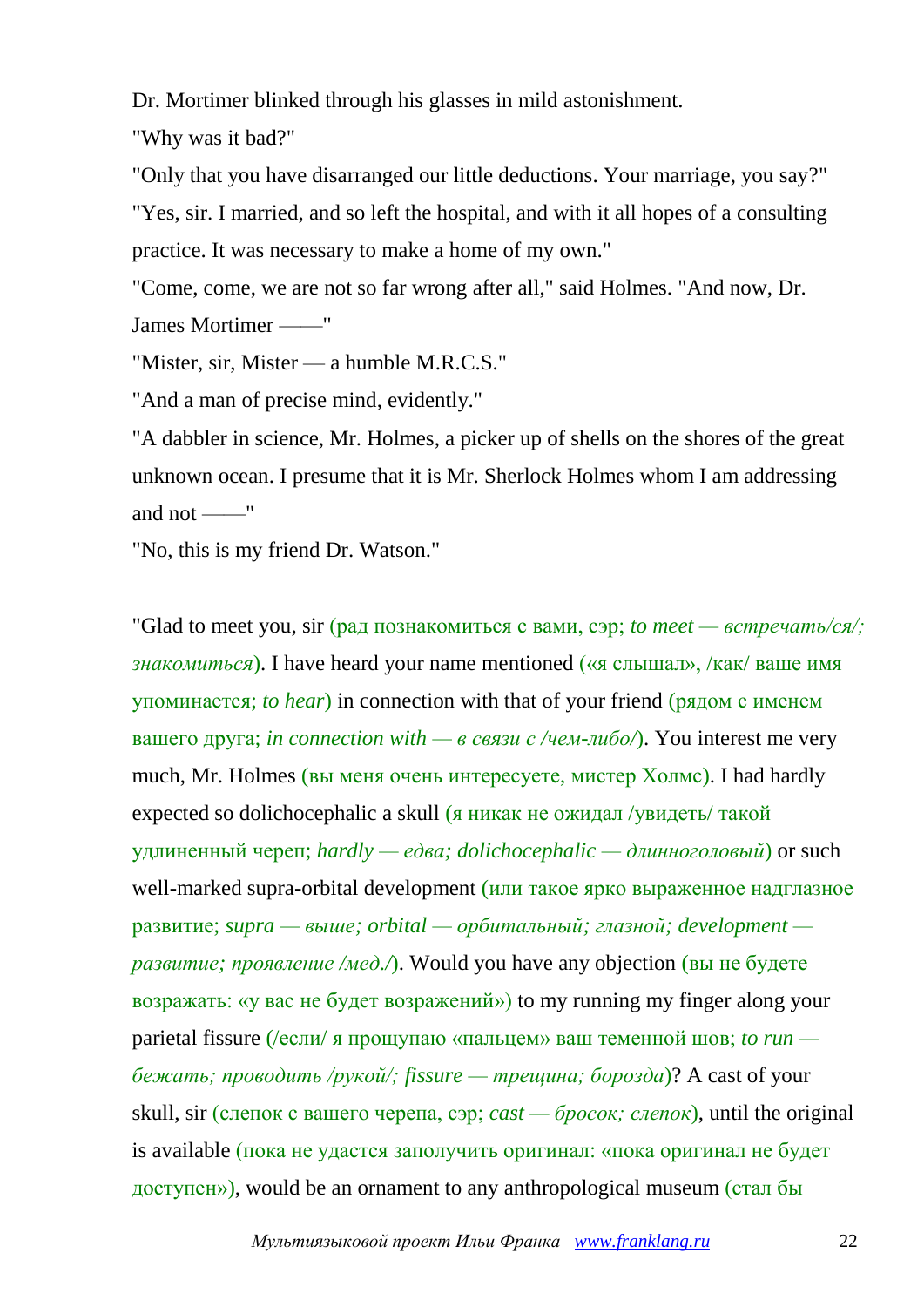украшением любого антропологического музея). It is not my intention to be fulsome (у меня нет намерений льстить /вам/; *fulsome — /уст./ чрезмерный;*   $\mu$ *льстивый*), but I confess that I covet your skull (но признаюсь, что я желал /бы получить/ ваш череп; *to covet — жаждать, сильно желать*)."

# objection [əb'dʒekʃ(ə)n], fissure ['fɪʃə], museum [mju(:)'zɪəm]

"Glad to meet you, sir. I have heard your name mentioned in connection with that of your friend. You interest me very much, Mr. Holmes. I had hardly expected so dolichocephalic a skull or such well-marked supra-orbital development. Would you have any objection to my running my finger along your parietal fissure? A cast of your skull, sir, until the original is available, would be an ornament to any anthropological museum. It is not my intention to be fulsome, but I confess that I covet your skull."

Sherlock Holmes waved our strange visitor into a chair (Шерлок Холмс предложил нашему странному посетителю кресло; *to wave — совершать волнообразные движения; подавать сигнал, махать /рукой/*). "You are an enthusiast in your line of thought (вы энтузиаст своих интеллектуальных изысканий: «в своей линии мысли»; *line — линия; занятие, род деятельности; of thought — мыслительный, интеллектуальный*), I perceive, sir, as I am in mine (/насколько/ я понимаю, сэр, так же, как я своих)," said he. "I observe from your forefinger (по вашему указательному пальцу я замечаю) that you make your own cigarettes (что вы сами себе скручиваете: «делаете» папироски). Have no hesitation in lighting one (не стесняйтесь, закуривайте; *hesitation — колебание; неуверенность, нерешительность; to light зажигать*)."

The man drew out paper and tobacco (посетитель: «человек» достал бумагу и табак; *to draw out — вынимать, вытаскивать*) and twirled the one up in the other (и свернул папиросу: «и закрутил одно в другое») with surprising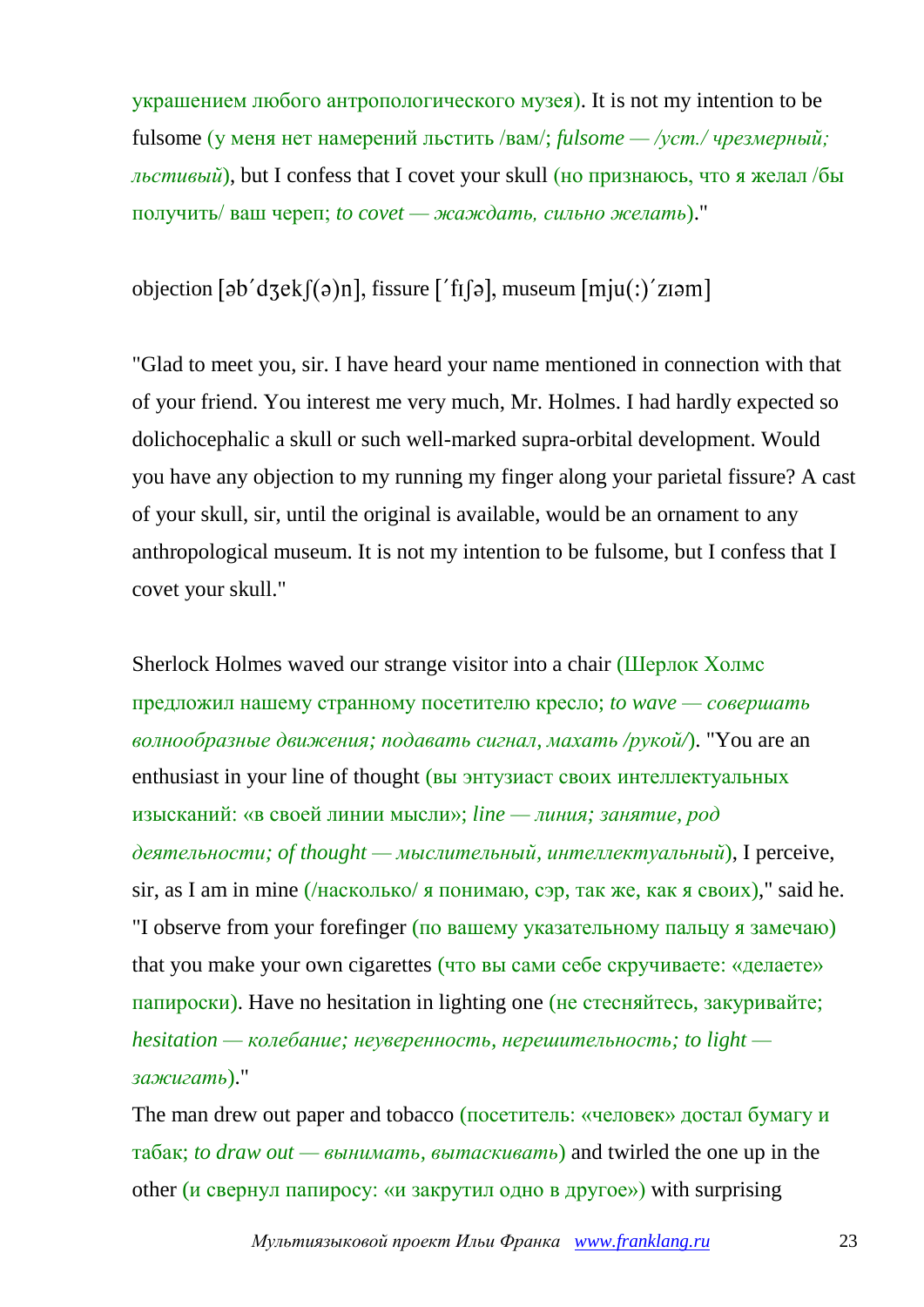dexterity (с удивительной ловкостью). He had long, quivering fingers (у него были длинные, слегка дрожащие пальцы; *to quiver — дрожать мелкой дрожью, подрагивать*) as agile and restless as the antennae of an insect (и такие же подвижные и беспокойные, как щупальца насекомого).

Holmes was silent (Холмс молчал; *silent — безмолвный, молчаливый*), but his little darting glances (но его короткие быстрые взгляды) showed me the interest which he took in our curious companion (показывали мне интерес, который он проявлял к нашему чудаковатому собеседнику; *to take interest —*

*интересоваться, проявлять интерес; curious — любопытный; чудной*).

enthusiast  $\lceil \ln' \theta \rceil$ u: ziæst], perceive  $\lceil \text{pa'si:v} \rceil$ , dexterity  $\lceil \text{deks'terit} \rceil$ 

Sherlock Holmes waved our strange visitor into a chair. "You are an enthusiast in your line of thought, I perceive, sir, as I am in mine," said he. "I observe from your forefinger that you make your own cigarettes. Have no hesitation in lighting one." The man drew out paper and tobacco and twirled the one up in the other with surprising dexterity. He had long, quivering fingers as agile and restless as the antennae of an insect.

Holmes was silent, but his little darting glances showed me the interest which he took in our curious companion.

"I presume, sir," said he at last (я полагаю, сэр, — наконец сказал он), "that it was not merely for the purpose of examining my skull (что не только с целью изучения моего черепа) that you have done me the honour (вы оказали: «сделали» мне честь) to call here last night and again to-day (придя сюда накануне вечером и сегодня снова)?"

"No, sir, no (нет, сэр, нет); though I am happy (хотя я счастлив) to have had the opportunity of doing that as well (что имею возможность также и это сделать; *as well* — *а также; заодно и*). I came to you, Mr. Holmes (я пришел к вам, мистер Холмс), because I recognise that I am myself an unpractical man (потому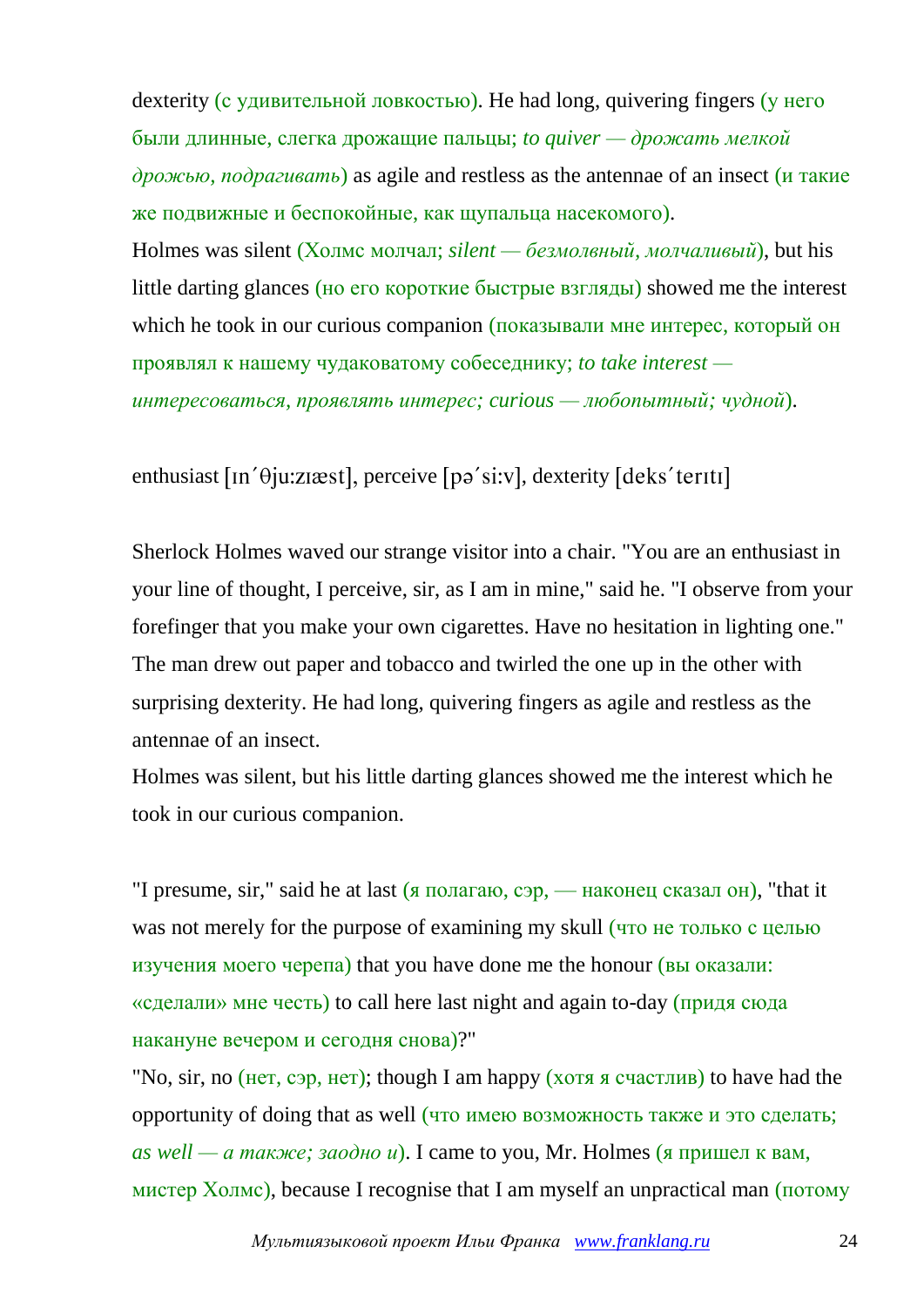как знаю, что  $\mathbf{s}$  — человек непрактичный), and because I am suddenly confronted (и потому что я внезапно столкнулся) with a most serious and extraordinary problem (с чрезвычайно серьезной и странной задачей). Recognising, as I do, that you are the second highest expert in Europe (поскольку я считаю вас вторым величайшим экспертом в Европе) ——"

"Indeed, sir (неужели, сэр; *indeed — в самом деле, действительно; неужели!, да ну!* /*для выражения иронии, сомнения, удивления/*)! May I inquire who has the honour to be the first (могу я осведомиться, кто имеет честь быть первым)?" asked Holmes, with some asperity (спросил Холмс с некоторой резкостью; *asperity — неровность, шероховатость, шершавость; резкость; строгость*).

"To the man of precisely scientific mind (людям: «человеку» научного /склада/ ума; *precise — точный*) the work of Monsieur Bertillon must always appeal strongly (всегда особенно нравились работы мосье Бертильона; *strongly крепко, сильно; весьма*)."

"Then had you not better consult him (тогда не лучше ли вам посоветоваться с ним = обратиться к нему)?"

"I said, sir, to the precisely scientific mind (я сказал, сэр, научного склада ума). But as a practical man of affairs it is acknowledged (но как практику, и это признают /все/; *affairs — дела, вопросы; to acknowledge — сознавать; подтверждать, признавать*) that you stand alone (вам нет равных; *to stand alone — быть одиноким; быть выдающимся, непревзойденным*). I trust, sir, that I have not inadvertently (полагаю, сэр, что я нечаянно не) —— $"$ 

"Just a little (совсем чуть-чуть)," said Holmes. "I think, Dr. Mortimer, you would do wisely (я думаю, доктор Мортимер, что вы поступили бы совершенно правильно; *wise — мудрый; благоразумный*) if without more ado you would kindly tell me plainly (если бы без дальнейших отлагательств любезно рассказали мне; *plainly — ясно, отчетливо; откровенно*) what the exact nature of the problem is (в чем состоит «точная» сущность вопроса) in which you